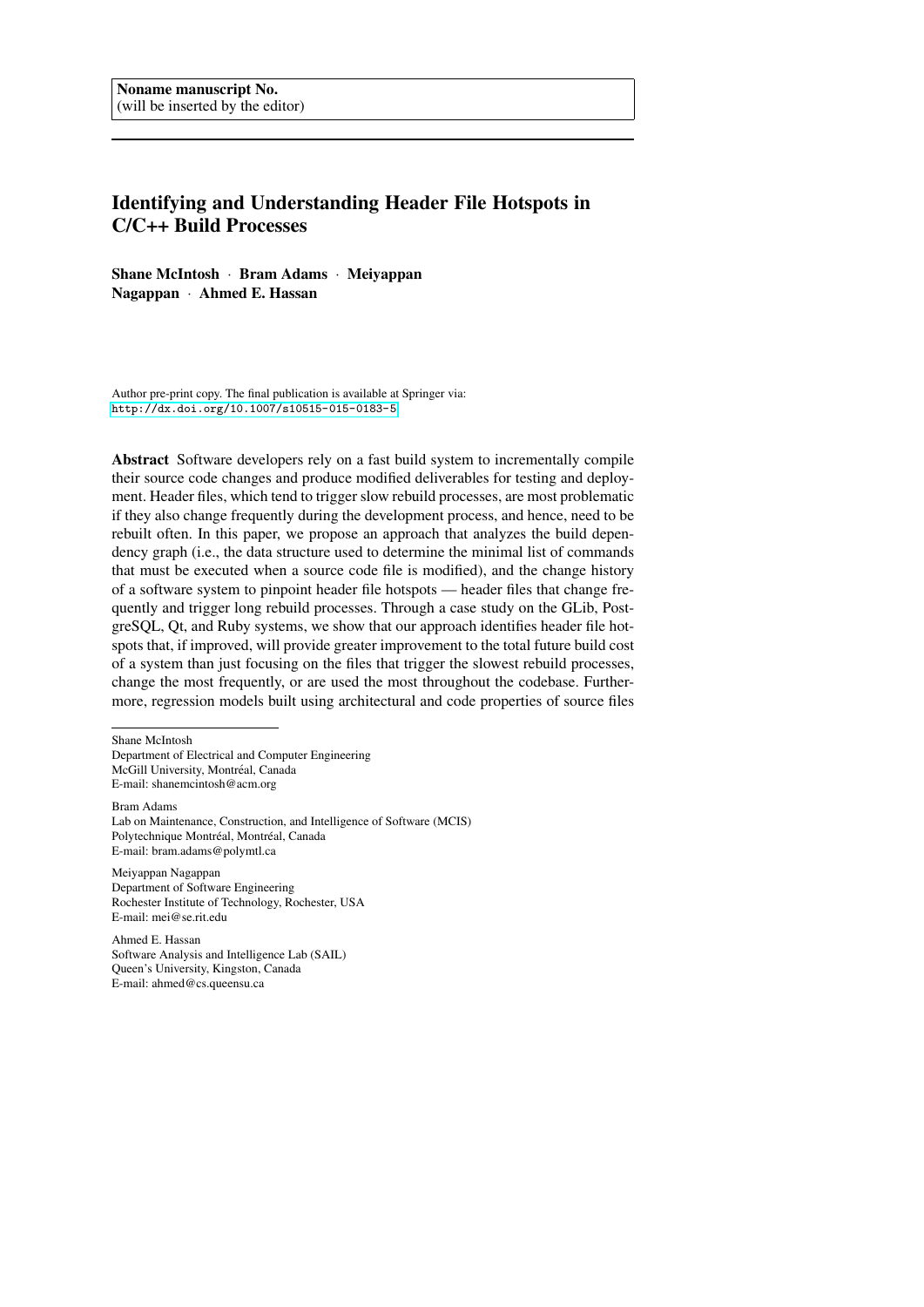can explain 32%-57% of these hotspots, identifying subsystems that are particularly hotspot-prone and would benefit the most from architectural refinement.

Keywords Build systems · Performance analysis · Mining software repositories

### 1 Introduction

Build systems specify how source code, libraries, and data files are transformed into deliverables, such as executables that are ready for deployment. Build tools [e.g., make [\(Feldman, 1979\)](#page-27-0)] orchestrate thousands of order-dependent commands, such as those that compile and test source code, to ensure that deliverables are rebuilt correctly. Such a build tool needs to be executed every time developers modify source code, and want to test or deploy the new version of the system on their machine. Similarly, continuous integration and release engineering infrastructures on build servers rely on a fast build system to provide a quick feedback loop.

Since large software systems are made up of thousands of files that contain millions of lines of code, executing a full build can be prohibitively expensive, often taking hours, if not days to complete. For example, builds of the Firefox web browser for the Windows operating system take more than 2.5 hours on dedicated build machines.<sup>1</sup> Certification builds of a large IBM system take more than 24 hours to complete [\(Hassan and Zhang, 2006\)](#page-27-1). In a recent survey of 250 C++ developers, more than  $60\%$  of respondents report that build speeds are a significant issue.<sup>2</sup> Indeed, while developers wait for build tools to execute the set of commands necessary to synchronize source code with deliverables, they are effectively idle [\(Humble and Farley, 2010\)](#page-27-2).

To avoid incurring such a large build performance penalty for each build performed by a developer, build tools such as make [\(Feldman, 1979\)](#page-27-0) provide *incremental builds*, i.e., builds that calculate and execute the minimal set of commands necessary to synchronize the built deliverables with any changes made to the source code. [Hum](#page-27-2)[ble and Farley](#page-27-2) [\(2010\)](#page-27-2) suggest that incrementally building and testing a change to the source code should take no more than 1.5 minutes. Developers have even scrutinized 5-minute long incremental build processes,<sup>3</sup> calling the process "abysmally slow."<sup>4</sup>

To assess build performance bottlenecks in the real world, we asked developers of the GLib and PostgreSQL systems to list the files that slowed them down the most when rebuilding them incrementally. While the reported bottlenecks were often header files that many other files depended upon, and thus took took a long time to rebuild, paradoxically, there were other header files that took a longer time to rebuild, but were not pointed out by the developers. Many of these slower header files were not perceived to be build bottlenecks because they rarely changed over time (and hence, rarely needed to be rebuilt incrementally by the developers).

Hence, the frequency of change that a header file undergoes seems to influence how developers perceive build performance issues, even though it has been largely

<sup>1</sup><http://tbpl.mozilla.org/>

 $2$ <http://mathiasdm.com/2014/01/24/a-c-questionnaire-on-build-speed-the-results-are-in/>

<sup>3</sup>[https://bugs.webkit.org/show\\_bug.cgi?id=32921](https://bugs.webkit.org/show_bug.cgi?id=32921)

<sup>4</sup>[https://bugs.webkit.org/show\\_bug.cgi?id=33556](https://bugs.webkit.org/show_bug.cgi?id=33556)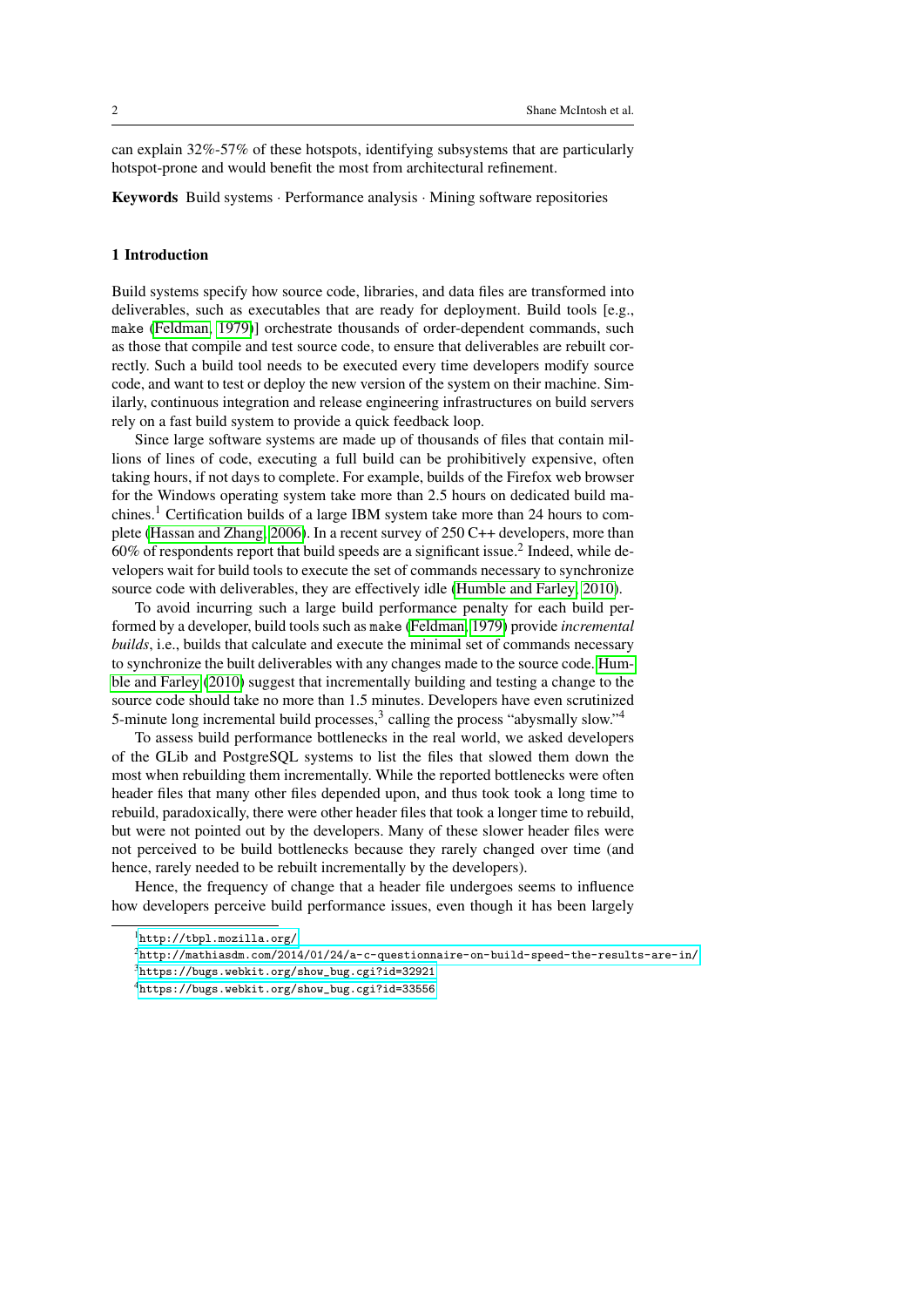overlooked by existing build optimization approaches. Our prior finding that only 10%-25% of the source files of large systems like Linux and Mozilla change in a typical month [\(McIntosh et al, 2011\)](#page-27-3) suggests that traditional build profiling techniques may miss the header files that will really make a difference in the build time during day-to-day development. Instead, build optimization effort should be focused on *header file hotspots*, i.e., header files that not only trigger slow rebuild processes, but also require frequent maintenance.

In this paper, we study header file hotspots in four open source systems, making two main contributions:

- 1. We propose an approach to detect hotspots by analyzing the build dependency graph and the change history of a system (Section [4\)](#page-5-0). We evaluate our approach by simulating the build time improvement of header file hotspots for a developer by using historical data (Section [6\)](#page-13-0). We find that optimization of the header files identified by the hotspot approach would lower the total future rebuild cost more than optimization of the header files that trigger the slowest rebuild processes, change the most frequently, or are used the most throughout the codebase.
- 2. We study the characteristics of header file hotspots in the studied systems (Section [7\)](#page-17-0). We find that logistic regression models can explain 32%-57% of the identified header file hotspots using the architectural and code properties of header files. Furthermore, our GLib and Qt models identify hotspot-prone subsystems that would benefit most from architectural refinement.

The remainder of the paper is organized as follows. Section [2](#page-2-0) describes the incremental build process, while Section [3](#page-3-0) describes how header file hotspots can impact a development team in more detail. Section [4](#page-5-0) presents the hotspot detection approach. Section [5](#page-7-0) describes the setup of our case study of four open source systems. Section [6](#page-13-0) presents the results of our simulation experiment. Section [7](#page-17-0) presents the results of our study of the characteristics of header file hotspots. Section [8](#page-22-0) discloses the threats to the validity of our study. Section [9](#page-24-0) surveys related work. Finally, Section [10](#page-26-0) draws our conclusions.

#### <span id="page-2-0"></span>2 Incremental Builds

The build process for a software system is typically broken down into two main phases [\(Adams et al, 2008\)](#page-26-1). The first phase is *configuration*, where the build system selects: (1) build tools (e.g., compilers and linkers), and (2) features to include in the build (e.g., Windows vs. Android front-end). The next phase is *construction*, where relevant source code and data files are translated (compiled) into deliverables by orchestrating several order-dependent commands. In addition, deliverables are certified by executing suites of automated tests, and finally bundled with product documentation and data files for delivery to end users.

Developers who make source code changes would like to quickly produce modified deliverables in order to test their changes. Hence, the cornerstone feature of a build system is the incremental build, which can reduce the cost of a full build dramatically. After performing a full build that produces initial copies of the necessary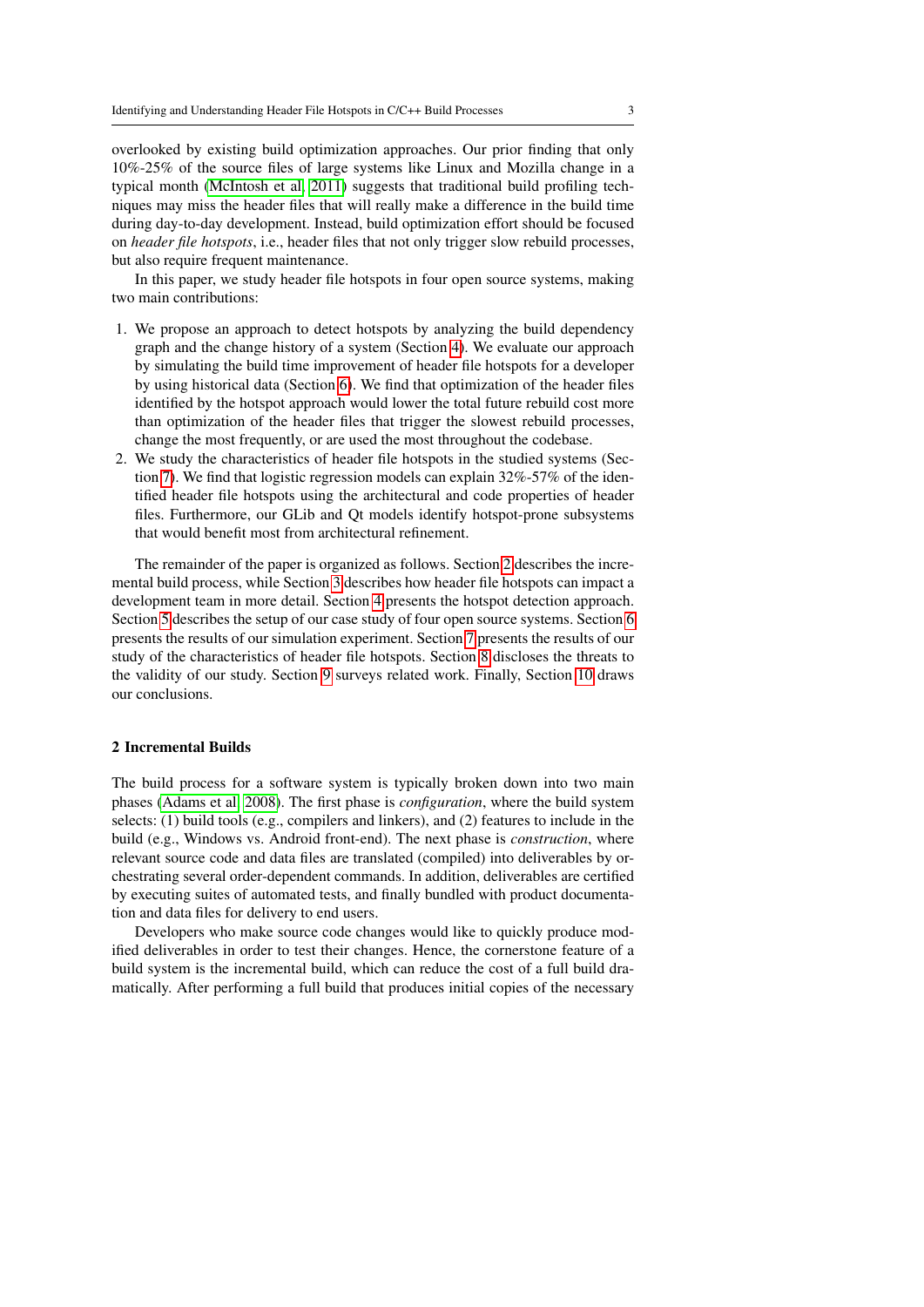deliverables, incremental builds only execute the commands necessary to update the deliverables ("build targets") impacted by source code changes.

For example, consider the build dependency graph depicted in Figure [1a,](#page-4-0) which represents the dependencies in the make specification of Figure [1b.](#page-4-1) The all node in the graph is *phony*, i.e., a node used to group deliverables together into abstract build phases rather than to represent a file in the filesystem. The full build will execute four compilation commands (recipe 4) to produce build targets del1 main.o, util1.o, util2.o, and del2 main.o, as well as an archive command (recipe 3) to produce library.a, and finally, two link commands (recipes 1 and 2) to produce deliverable1 and deliverable2. If del1 main.c is modified after a full build has been performed, an incremental build only needs to recompile dell\_main.o and re-link deliverable1. As software systems (and build dependency graphs) grow, the minimizing behaviour of incremental builds saves developers time.

### <span id="page-3-0"></span>3 Header File Hotspots

Although incremental builds tend to save time, changes to header files often trigger slow rebuild processes [\(Lakos, 1996\)](#page-27-4). For example, Figure [1a](#page-4-0) shows that changes to library.h will trigger the equivalent of a full build, since all four .c files reference library.h, and will thus need to be recompiled when it changes. In turn, library.a will be re-archived and the two deliverables will be re-linked.

To better understand how developers are impacted by such build performance bottlenecks (e.g., header files that trigger slow rebuild processes), we asked the three most active contributors to GLib and PostgreSQL (two long-lived and rapidly evolving open source systems) to pick five files that they believe slow them down the most when rebuilding. Surprisingly, the files that were reported as bottlenecks were not the ones with the worst raw build performance. In fact, of the bottlenecks reported by the three developers, the files with the worst performance appear 61*st* (GLib) and 32<sup>nd</sup> (PostgreSQL) in the lists of files ordered by actual rebuild cost (i.e., the time taken to incrementally build the system after a change to one of those files). Indeed, the respondents seemed to have most of their build performance issues with files that we measured to be relatively fast to rebuild. When asked why they did not select the slower files, one GLib developer responded: "because none of these [files] change often."

At first glance, this insight might seem counterintuitive. However, consider the scenario depicted in Figure [2](#page-5-1) with a header file hotspot and a team of four developers: A, B, C, and D. First, changing the hotspot file impacts the original developer. For example, if developer A modifies H, the change would trigger the slow rebuild process of H in A's copy of the source code. After committing the hotspot change to the version control system, the change to the hotspot impacts other team members as well. When developers B, C, and D update their copies of the source code and receive A's change to H, it will also trigger the slow rebuild process of H on their machines. If H tends to change often, the slow rebuilds on developers' machines keep on repeating, accumulating a large incremental build cost over time.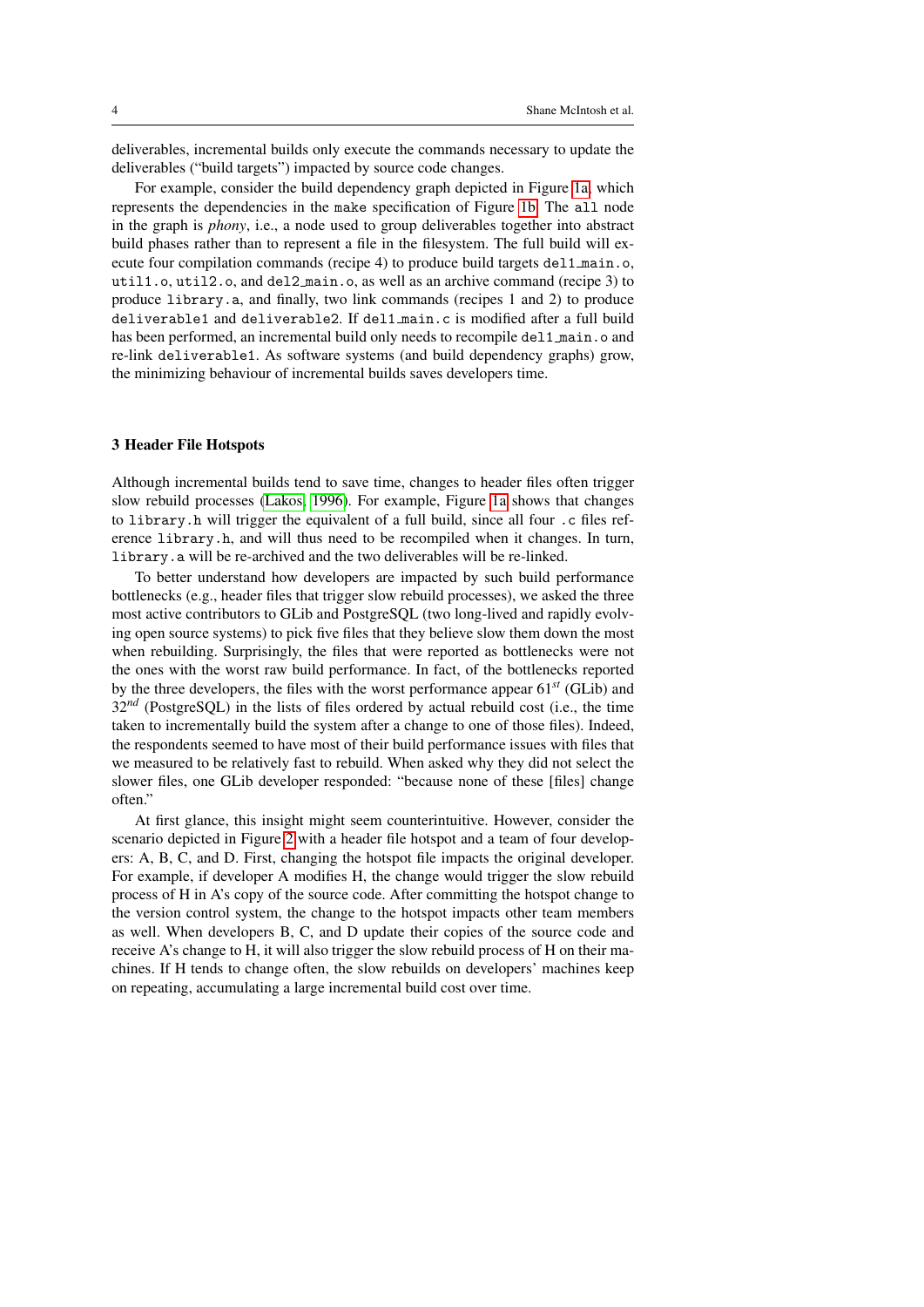<span id="page-4-0"></span>

(a) Build dependency graph.

```
1 CC = gcc
2 LIBTOOL = libtool
  . PHONY: all
  all: deliverable1 deliverable2
 6
7 deliverable1 : del1_main .o library .a
           $ (CC) -o $0 $^{\circ} # recipe 1\overline{9}10 deliverable2: del2_main.o library.a
11 $(CC) -o $0 \$^{\circ} # recipe 2
12
13 library .a: util1 .o util2 .o
\text{14} $(LIBTOOL) -static -o $@ $^ # recipe 3
15
16 %. o: %. c library . h
17 $ (CC) -c $ <  # receive 4(b) make implementation
```
Fig. 1: An illustrative build dependency graph and its make implementation.

Based on this insight, this paper analyzes whether the header file hotspots (i.e., header files that not only trigger long rebuild processes, but also tend to change frequently) are better indicators of files that will slow the rebuild process in the future, and hence should be optimized now to save developers time. In order to understand how such reduction of rebuild cost can be achieved, we use logistic regression models to study actionable factors that impact header file hotspot likelihood. Such factors correspond to common source code (e.g., file fan-in) and code layout properties (e.g., the subsystem that a file belongs to). Of course, making fewer changes to the code is not a feasible option for reducing build activity, since after all, the software needs to evolve to implement changing requirements.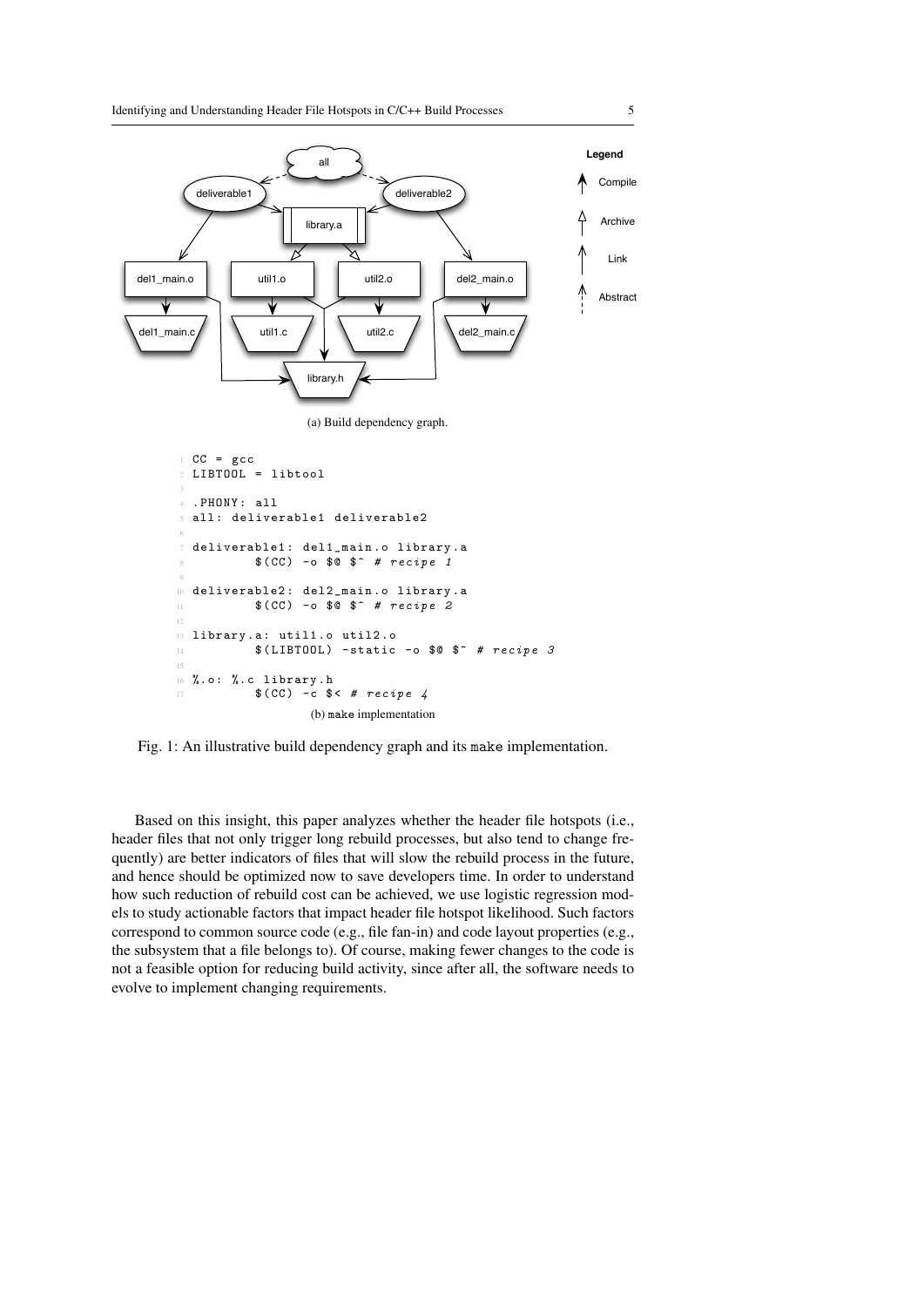<span id="page-5-1"></span>

Fig. 2: An example scenario of the impact that a header file hotspot can have on a development team.

### <span id="page-5-0"></span>4 Hotspot Analysis Approach

In order to identify header file hotspots, we analyze the Build Dependency Graph (BDG) and the change history of a software system. Figure [3](#page-6-0) provides an overview of our approach, which is divided into the three steps that are described below. In this section, we describe our approach in abstract terms, while details of the prototype implementation used in our case studies are provided in Section [5.](#page-7-0)

#### 4.1 Dependency Graph Construction

We first extract the build dependency graph of the main build target of a software system (e.g., all in Figure [1a\)](#page-4-0), which is a directed acyclic graph  $BDG = (T,D)$  with the following properties:

− Graph nodes represent build targets  $T = T_f \cup T_p$ , where  $T_f$  is the set of concrete files produced or consumed by the build process,  $T_p$  is the set of phony targets in the build process, and  $T_f \cap T_p = \emptyset$ .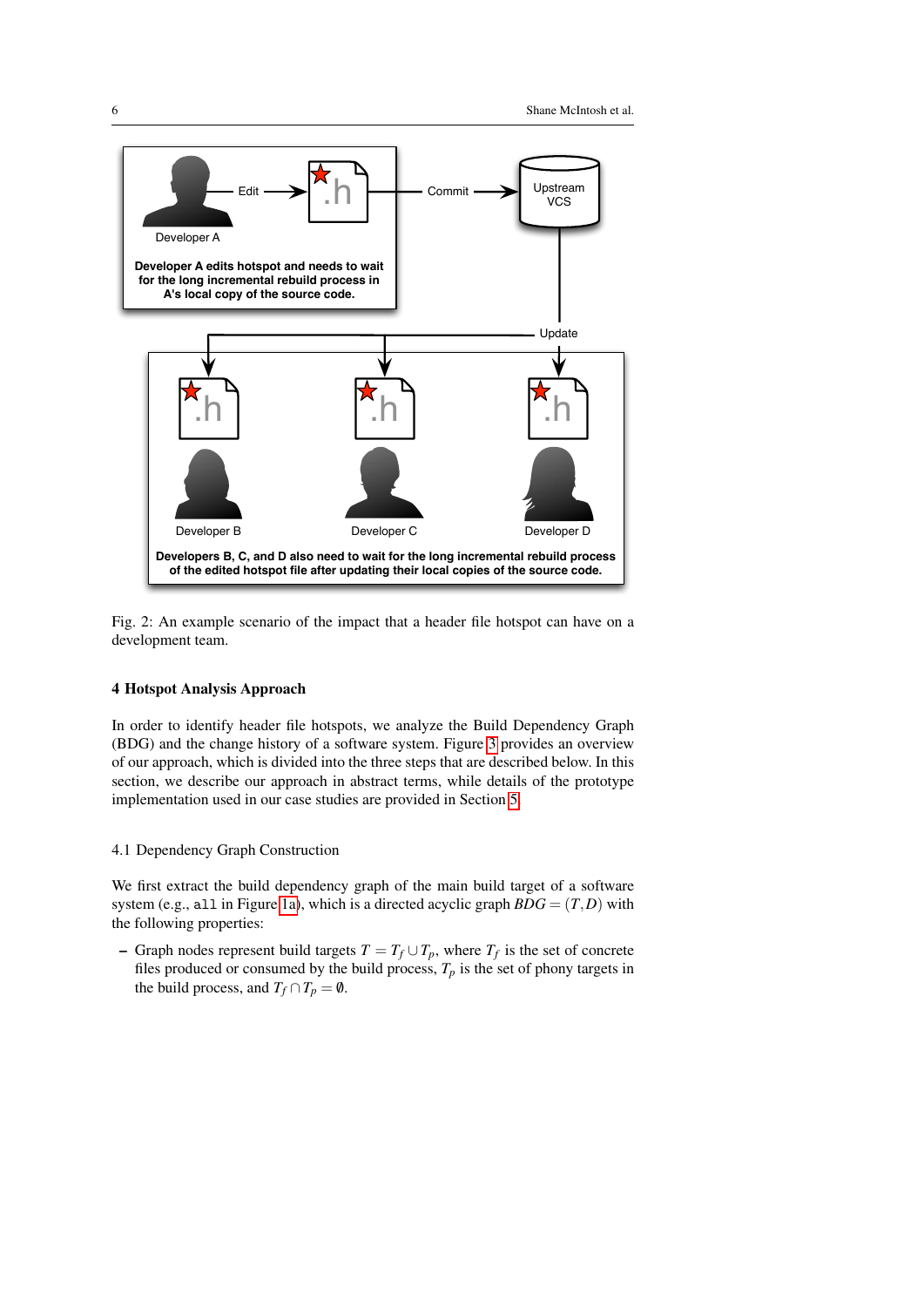<span id="page-6-0"></span>

Fig. 3: Overview of our hotspot analysis approach.

− Directed edges denote dependencies  $d(t, t') \in D$  from target *t* to target *t'*. A dependency exists between targets  $t$  and  $t'$  if  $t$  must be updated when  $t'$  changes. Figure [1a](#page-4-0) shows an example BDG.

### <span id="page-6-1"></span>4.2 Rebuild Cost Calculation

Although we are mainly interested in header files, our approach can calculate the rebuild cost of each source file in a software system. In order to calculate the rebuild cost of a source file, we build a cost map  $CM = (D_r, C)$  with the following properties:

- The set of BDG dependencies  $D = D_r \cup D_g$ , where  $D_r$  is the set of  $d(t, t')$  with *recipes* (i.e., build commands that must execute in order to update *t* when *t* 0 changes),  $D_g$  is the set of  $d(t, t')$  used to order dependencies (i.e., dependencies without recipes), and  $D_r \cap D_g = \emptyset$ .
- There is a cost  $C(d(t,t'))$  associated with each  $d(t,t') \in D_r$ , which is used to give a weight to each directed edge. This cost may be measured in terms of number of triggered commands, elapsed time, etc.
- − *CM* contains an entry that maps each  $d(t, t') \in D_r$  to its cost  $C(d(t, t'))$ .

The rebuild cost of a source file then is calculated by combining the file's dependencies in the BDG with the edge costs from the CM. The process is split into four steps as described below.

#### *4.2.1 Detect Source Files*

Using the BDG, we detect the set of source files  $S = \{s \in T_f \mid |in(s)| > 0 \land |out(s)| = 1\}$ 0}, where  $in(s) = \{d(t, s) \in D\}$  (i.e., dependencies that must be regenerated when *s* changes) and  $out(s) = \{d(s,t) \in D\}$  (i.e., dependencies that regenerate *s*), and |*X*| is the cardinality of the set *X*. In other words, *S* is the set of non-generated files (no outgoing edges) that are the initial inputs for the main build target.

### *4.2.2 Detect Triggered Edges*

For each source file node  $s \in S$ , we identify the set of edges  $E(s)$  that will be triggered should *s* change by selecting all edges that transitively depend on *s* in the *BDG*. In other words, we perform a transitive closure of  $d(s,t)$  on the *BDG*, and filter away edges that are not present in the *BDG*.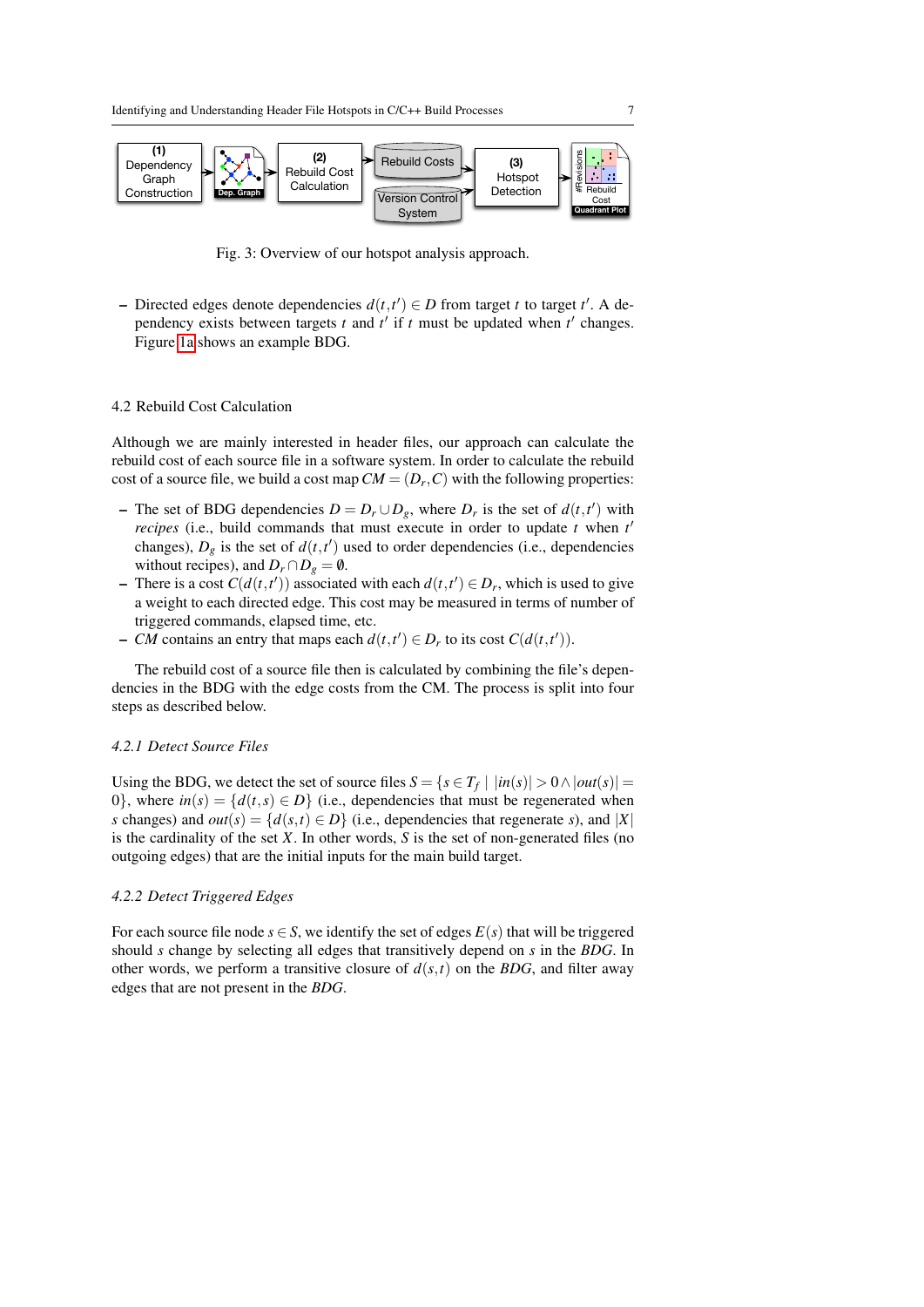# *4.2.3 Filter Duplicate Edges*

Since the same recipe may be attached to multiple outgoing edges of a given build target *t*, we count each such recipe only once by filtering out all but one of the corresponding edges  $d(t, t')$  from  $E(s)$ . We apply this filter to all dependencies  $d(t, t') \in$  $E(s)$  to obtain  $E'(s)$ .

For example, Figure [1a](#page-4-0) shows that when either util1.o or util2.o is updated, library.a must be re-archived. The make implementation in Figure [1b](#page-4-1) shows that in such a case, the re-archiving of library.a only needs to be performed once. In this case, we would filter the edge between library.a and util2.o out of  $E(s)$  to obtain  $E'(s)$ .

### *4.2.4 Aggregate Cost of Triggered Edges*

Finally, to calculate the rebuild cost of a source file *s*, we begin by looking up each edge  $d(t, t') \in E'(s)$  in the CM. Any edge that appears in  $E'(s)$ , but does not appear in CM (e.g.,  $d(t, t') \in D_g$ ) is assumed to have no cost. The rebuild cost is then calculated by summing up the costs of the edges in  $E'(s)$  that were found in the CM.

#### 4.3 Hotspot Detection

Software systems evolve through continual change in the source code, build system, and other artifacts. Changes to files are logged in a Version Control System (VCS), such as Git. To identify hotspots, we need to calculate the rate of change of each source file, i.e., the number of revisions of the file that are recorded in the VCS, then plot this against the rebuild cost for each file. Similar to [Khomh et al](#page-27-5) [\(2011\)](#page-27-5), we divide the plot into four quadrants:

- Inactive Files that rarely change and that trigger quick rebuild processes. Optimizing the build for these files is unnecessary.
- High churn Files that frequently change, but trigger quick rebuild processes. These files are low-yield build optimization candidates because although they endure heavy maintenance, they do not cost much to rebuild.
- Slow build Files that rarely change, but trigger slow rebuild processes. These files are low-yield build optimization candidates.
- Hotspot Files that frequently change and trigger slow rebuild processes. These files are high-yield build optimization candidates.

The quadrant thresholds can be dynamically configured to suit the needs of the development team. Initially, thresholds may be selected using intuition, however later on, nonfunctional requirements could specify a maximum rebuild cost according to a system's common rate of file change.

### <span id="page-7-0"></span>5 Case Study Setup

We perform a case study on four open source systems in order to: (1) evaluate our header file hotspot detection approach, and (2) study the characteristics of real-world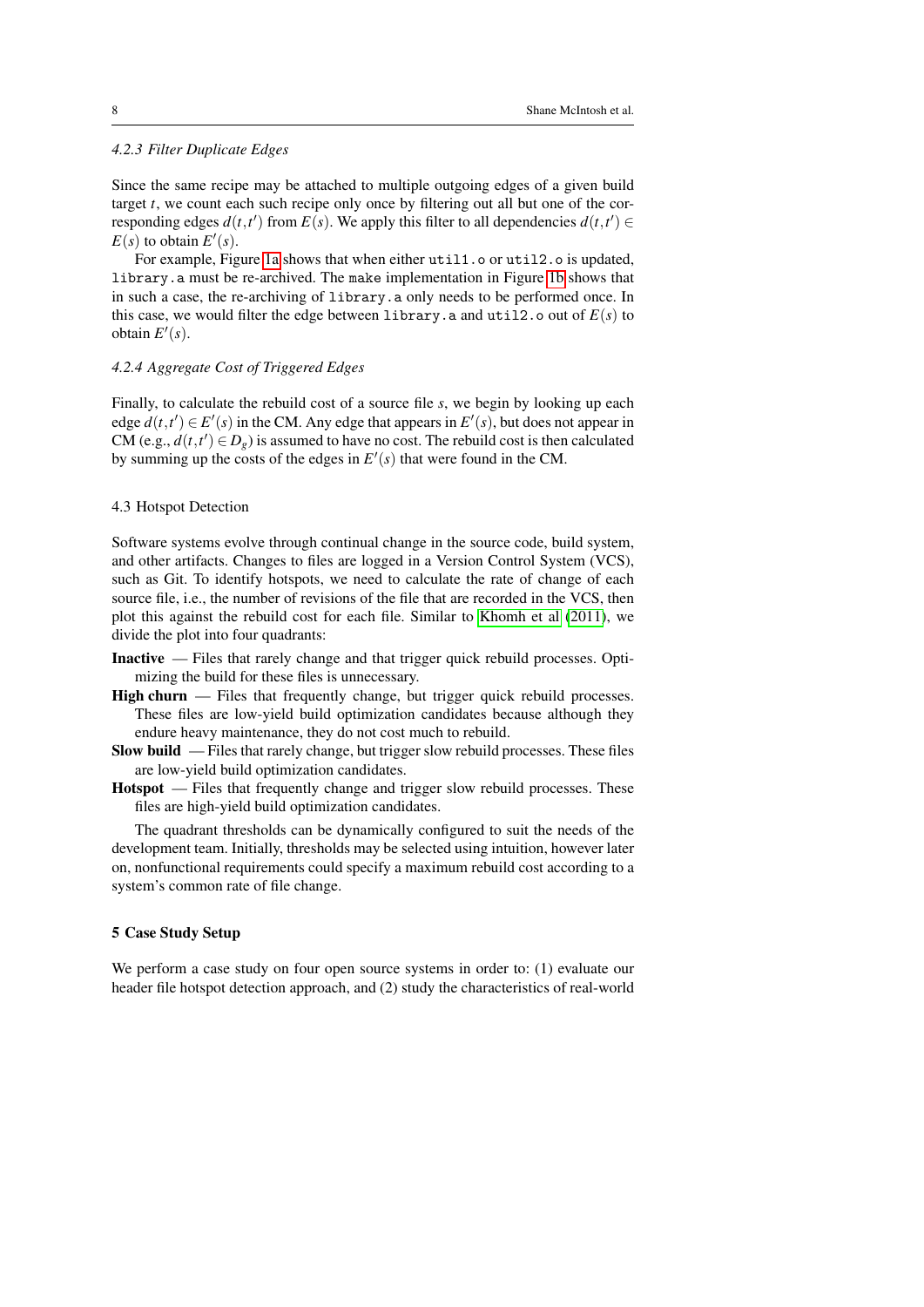|                         | GLib                | PostgreSOL     | Qt                  | Ruby                 |
|-------------------------|---------------------|----------------|---------------------|----------------------|
| Domain                  | Development library | <b>DBMS</b>    | <b>UI</b> framework | Programming language |
| <b>Build Technology</b> | Autotools           | Autoconf, make | OMake               | Autoconf, make       |
| Version                 | 2.36.0              | 9.2.4          | 5.0.2               | 1.9.3                |
| Release Date            | 2013-03-25          | 2013-04-04     | 2013-07-03          | 2011-10-31           |
| System Size (kSLOC)     | 401                 | 658            | 5.132               | 1.098                |
| # BDG Nodes             | 3.375               | 4.637          | 38.235              | 1,560                |
| # BDG Edges             | 121.710             | 59,676         | 2,752,226           | 6.240                |

<span id="page-8-0"></span>Table 1: Characteristics of the studied systems. For each studied system, we extract two years of historical data just prior to the release dates.

header file hotspots. Hence, our case study is divided into two sections accordingly, which we motivate below:

- Evaluation of our hotspot detection approach (Section  $6$ ) Since rebuild cost, rate of change, and dependencies on other files individually can also be used to prioritize files for build optimization, we want to evaluate whether the hotspot heuristic truly identifies the most costly header files.
- Analysis of header file hotspot characteristics (Section [7\)](#page-17-0) Since code changes are required to address defects or add new features, one cannot simply avoid changing the code. Instead, build optimization effort must focus on controllable (actionable) properties that influence header file hotspot likelihood. Hence, we set out to study the relationship between controllable header file properties and hotspot likelihood.

The remainder of this section introduces the studied systems, provides additional detail about our implementation of the hotspot detection approach proposed in Section [4,](#page-5-0) and compares the build performance of header files to other files in the studied systems.

### 5.1 Studied Systems

We select four long-lived, rapidly evolving open source systems in order to perform our case study. We select systems of different sizes and domains to combat potential bias in our conclusions. Table [1](#page-8-0) provides an overview of the studied systems.

*GLib* is a core library used in several GNOME applications.<sup>5</sup> *PostgreSQL* is an object-relational database system.<sup>6</sup> *Qt* is a cross-platform application and user interface framework whose development is supported by the Digia corporation, however welcomes contributions from the community-at-large.<sup>7</sup> Ruby is an open source programming language.<sup>8</sup>

 ${\rm^5}$  <https://developer.gnome.org/glib/>

<sup>6</sup><http://www.postgresql.org/>

 $7$ <http://qt.digia.com/>

<sup>8</sup><https://www.ruby-lang.org/>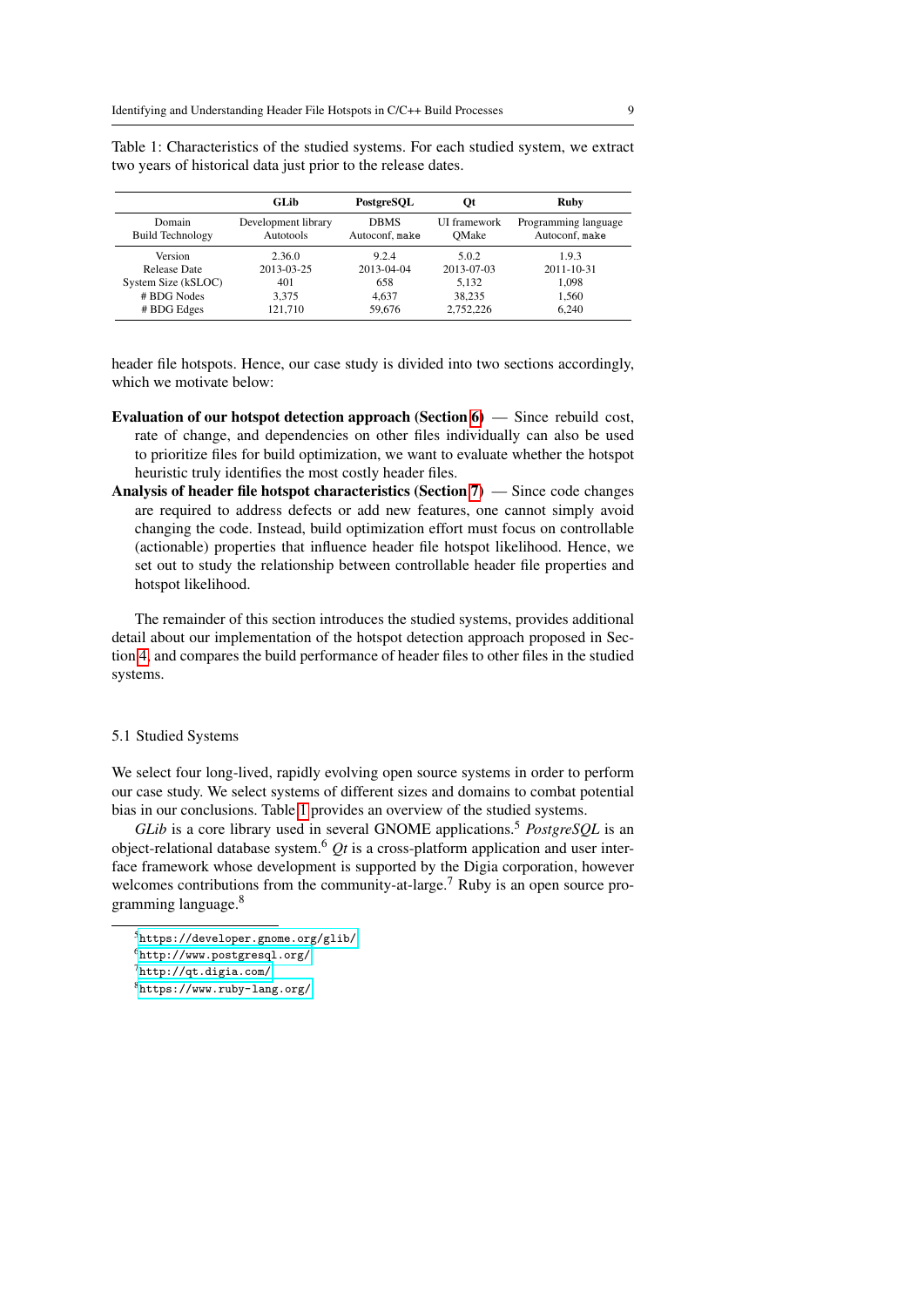The studied systems use different build technologies (e.g., GNU Autotools and QMake). However, each studied build technology eventually generates make specifications from higher level build specifications. The choice of studying make-based build systems is not a coincidence, since such build systems are the de facto standard for C/C++-based software projects [\(McIntosh et al, 2015\)](#page-27-6), which are the projects that typically use header files.

### 5.2 Implementation Details

#### *5.2.1 Dependency Graph Construction and Rebuild Cost Calculation*

We first perform a full build of each studied system on the Linux x64 platform with GNU make tracing enabled to generate the necessary trace logs. Such a trace log carefully records all of the decisions made by the build tool (e.g., is input file X newer than output file Y?). The generated trace is then fed to the MAKAO tool [\(Adams](#page-26-2) [et al, 2007\)](#page-26-2), which parses it to produce the BDG and CM. Finally, we implemented the four steps of Section [4.2](#page-6-1) in a script and applied it to the BDG and CM to calculate the rebuild cost of each source code file  $s \in S$ .

### *5.2.2 Edge Weight Metric*

To give the edge weighing function  $C(d(t, t'))$  a meaningful concrete value, we use *elapsed time*, i.e., the time spent executing build recipes. For this, we measure the time consumed by each recipe during a full build by instrumenting the shell spawned by the build tool for each recipe's execution. Since varying load on our experimental machines may influence the elapsed time measurements, we repeated the full build process (from scratch) ten times and select the median elapsed time for each recipe.

After ten repetitions, we find that the standard deviation of the elapsed time for any given command does not exceed 0.5 seconds and the median standard deviation among the ten repetitions does not exceed 0.02 seconds. Thus, the variability in the elapsed time consumed by a recipe will not substantially skew our results.

#### *5.2.3 Quadrant Threshold Selection*

For the purposes of our case study, we use 90 seconds as the threshold for rebuild cost, since Humble and Farley suggest this as an upper-bound on the time spent on an incremental build [\(Humble and Farley, 2010\)](#page-27-2). For the rate of change threshold, we select the median number of revisions across all files of a system. Furthermore, to reduce the impact that outliers have on the quadrant plots, we apply the logarithm on both rebuild cost and rate of change values. We normalize rebuild cost and rate of change by dividing each logarithmic value by the maximum so that the quadrant plots of different systems can be compared.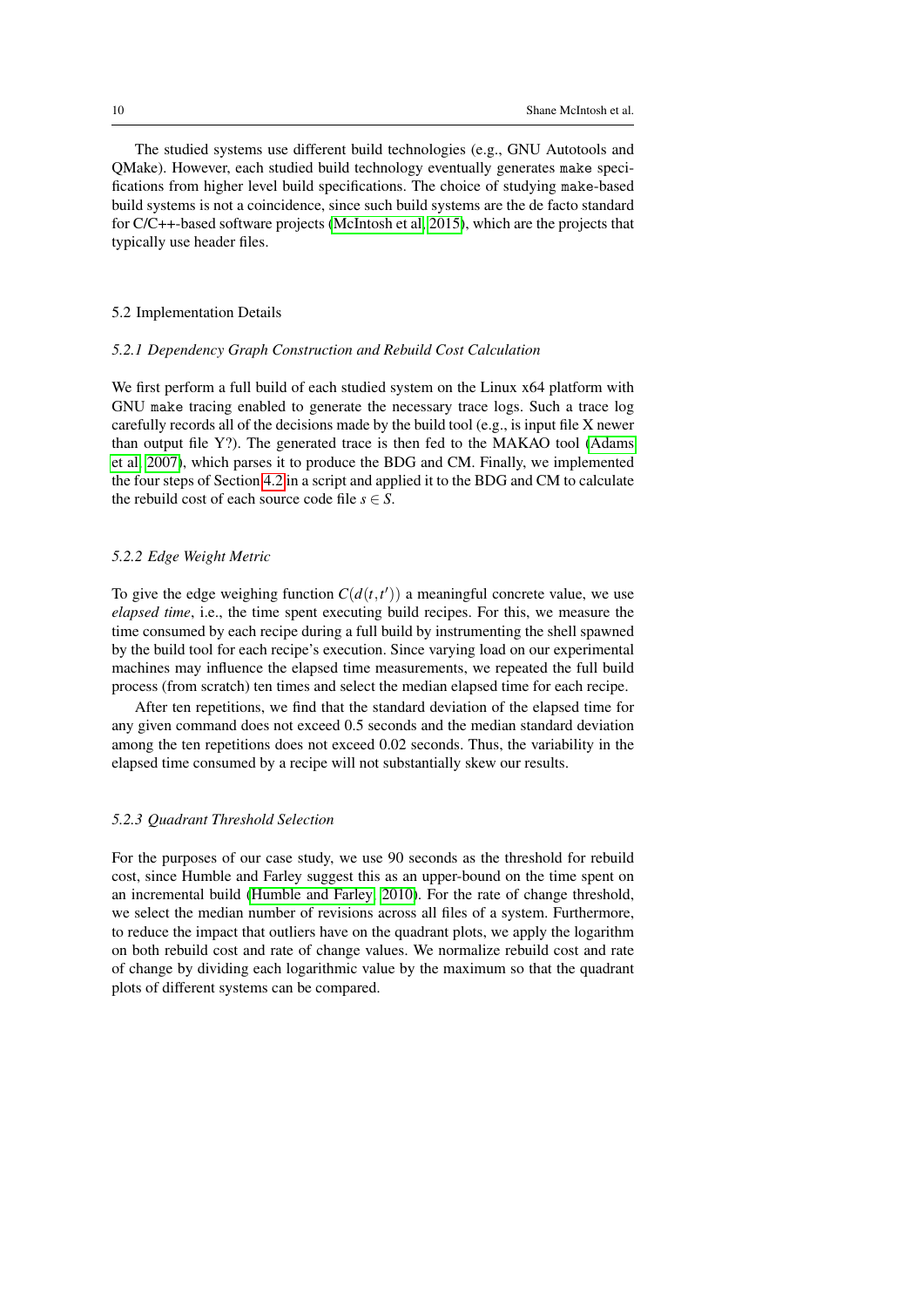#### 5.3 Preliminary Analysis of Header File Build Performance

Prior to performing our case studies, we first perform a preliminary analysis to evaluate whether header files are truly the source of the most problematic build hotspots in the studied systems. Indeed, while prior work has focused on header file optimization [\(Dayani-Fard et al, 2005;](#page-26-3) [Yu et al, 2003,](#page-28-0) [2005\)](#page-28-1), it is unclear whether they are truly the largest source of build hotspots. Since header files represent interfaces (which ought to be more stable over time), they may not necessarily change as frequently as regular source code files. It is conceivable that core implementation files that change often and generate a substantial amount of link-time build activity may also be hotspots that are worthy of optimization effort [\(Lakos, 1996\)](#page-27-4).

### *5.3.1 Approach*

Figure [4](#page-11-0) plots the rebuild cost of each source file  $s \in S$  in increasing order for each of the studied systems. The figures in the column on the left show the rebuild costs of header files, while the figures in the column on the right show the rebuild costs of the other source files in each of the studied systems. In addition, we show quadrant plots of the rebuild costs versus the number of revisions of each source file  $s \in S$  in Figure [5.](#page-12-0)

#### *5.3.2 Results*

Figure [4](#page-11-0) shows that, as expected, almost all header files trigger longer rebuild processes than other file types do. This is primarily because when a header file is changed, all files that #include it must be recompiled (*cf.* Section [2\)](#page-2-0). The majority of GLib header files trigger rebuild proceeses of more than 60 seconds (Figure [4a\)](#page-11-1). Several Qt header files trigger rebuild processes of more than 15 minutes (900 seconds), with extreme cases reaching over two hours (Figure [4e\)](#page-11-2). In all of the studied systems, the median rebuild cost for header files is at least 10 times larger than the median rebuild cost for the other types of files. Our findings support the argument of [Yu et al](#page-28-0) [\(2003\)](#page-28-0), that (false) dependencies in header files can indeed substantially slow down the build process.

Interestingly, header files are not the only source of spikes in rebuild cost. Figures [4b,](#page-11-3) [4f,](#page-11-4) and [4h](#page-11-5) show that a small set of other files can trigger rebuild processes of several seconds. Many of these files are .c files, for which one would normally expect that several subsequent linker commands may be triggered by updating the object code, however only one compile command should be triggered.

Deeper inspection of the GLib system shows that 89 .c files in GLib in fact trigger multiple compile commands. We found that 1 of the 89 .c files is imported through the preprocessor into several .c files, similar to a header file. Hence, changes to the imported .c file trigger compile commands for each .c file that includes the file. Another 4 of the 89 multi-compiling .c files contain test code that is linked into several test executables. However, each test binary requires the object code of the common files to be generated with different compiler flag settings, which means that the same .c file must be compiled once for each compiler flag setting. The remaining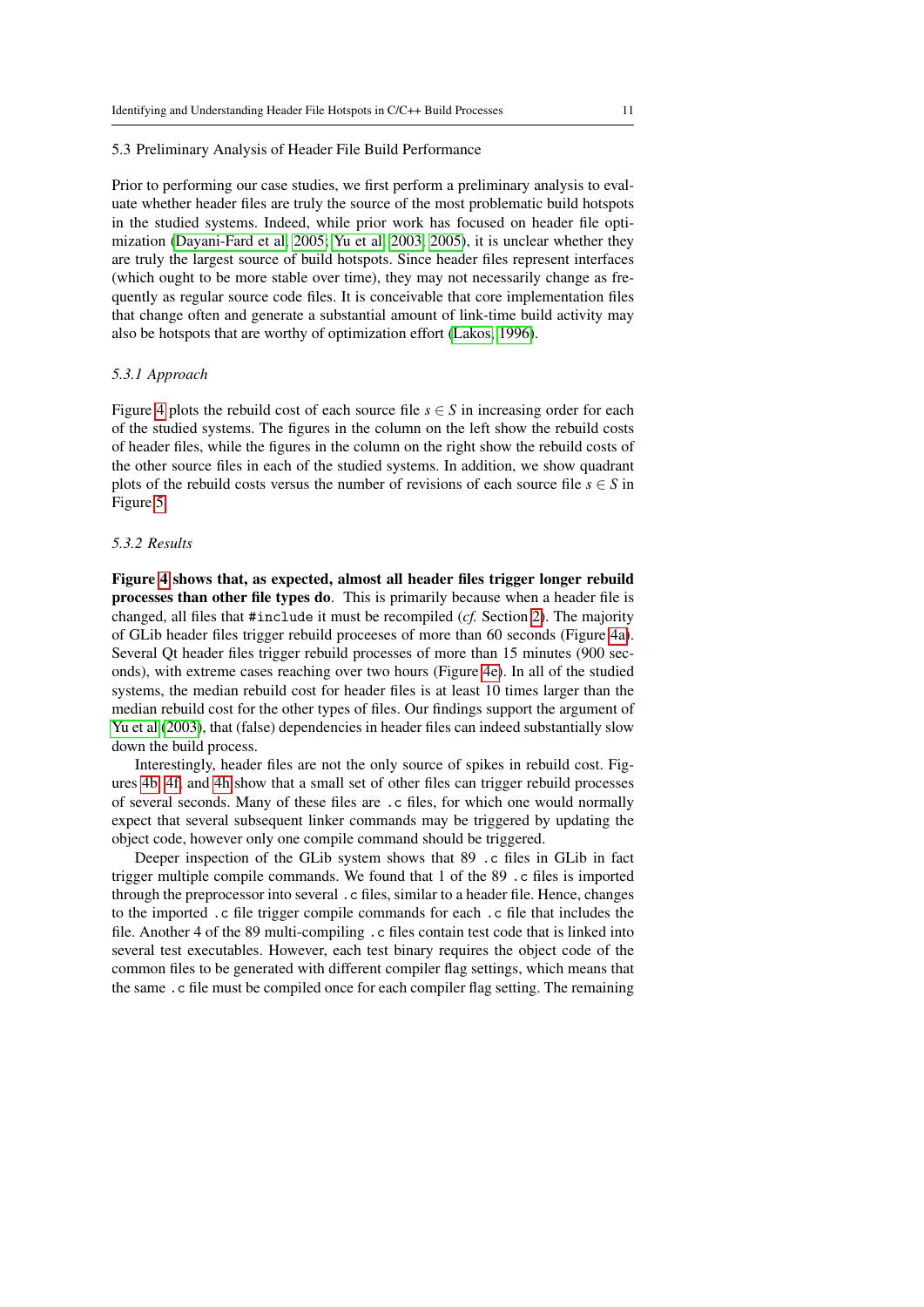<span id="page-11-3"></span><span id="page-11-1"></span><span id="page-11-0"></span>

<span id="page-11-6"></span><span id="page-11-5"></span><span id="page-11-4"></span><span id="page-11-2"></span>Fig. 4: The rebuild cost of the header and other (primarily source) files in the studied systems.

84 of the 89 multi-compiling .c files are used to implement a source code generator that produces code that is linked to several test executables. When any of the code generator source files are changed, the tool must be rebuilt, then the generated code must be reproduced, recompiled, and re-linked to the test executables. The GLib code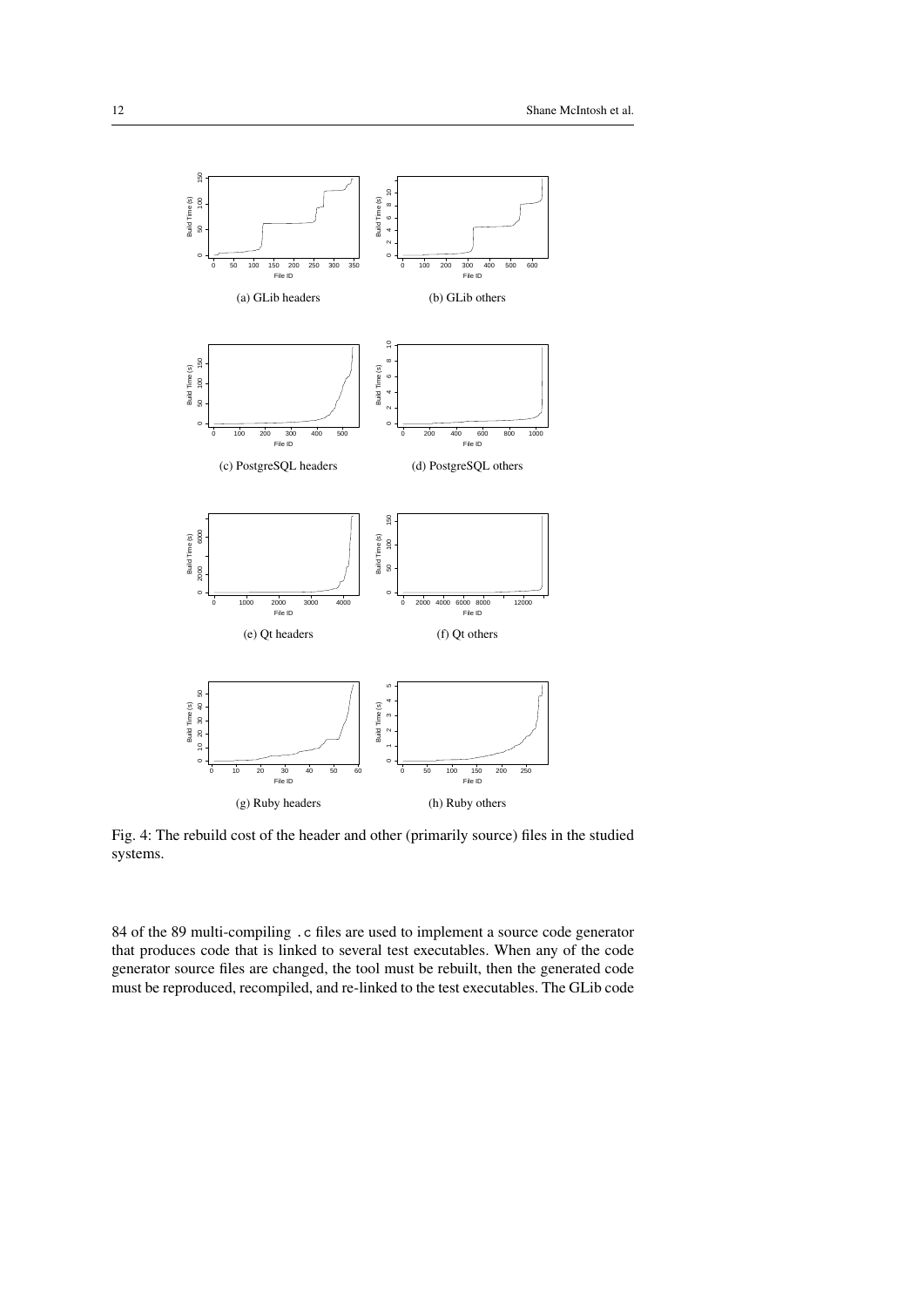<span id="page-12-0"></span>

Fig. 5: Quadrant plot of rate of change and rebuild cost. Hotspots are shown in the topright (red) quadrant. The shaded circles indicate header files, while plus (+) symbols indicate non-header files. Non-header file hotspots are circled in red.

generator is an example of a "build code robot", as was identified for GCC by [Tu and](#page-28-2) [Godfrey](#page-28-2) [\(2001\)](#page-28-2).

Figures [4g](#page-11-6) and [4h](#page-11-5) show that the Ruby project has no file that exceeds the 90 second threshold that we selected for header file hotspots. This is likely due to the size of the system and its build dependency graph, which, as shown in Table [1,](#page-8-0) has almost an order of magnitude fewer edges than the next smallest system (PostgreSQL). Although Ruby may be free of 90-second header file hotspots, developers of such a small system may be accustomed to a very quick rebuild cycle, and may have a lower threshold for frustration. In a study of time delay, [Fischer et al](#page-27-7) [\(2005\)](#page-27-7) find that user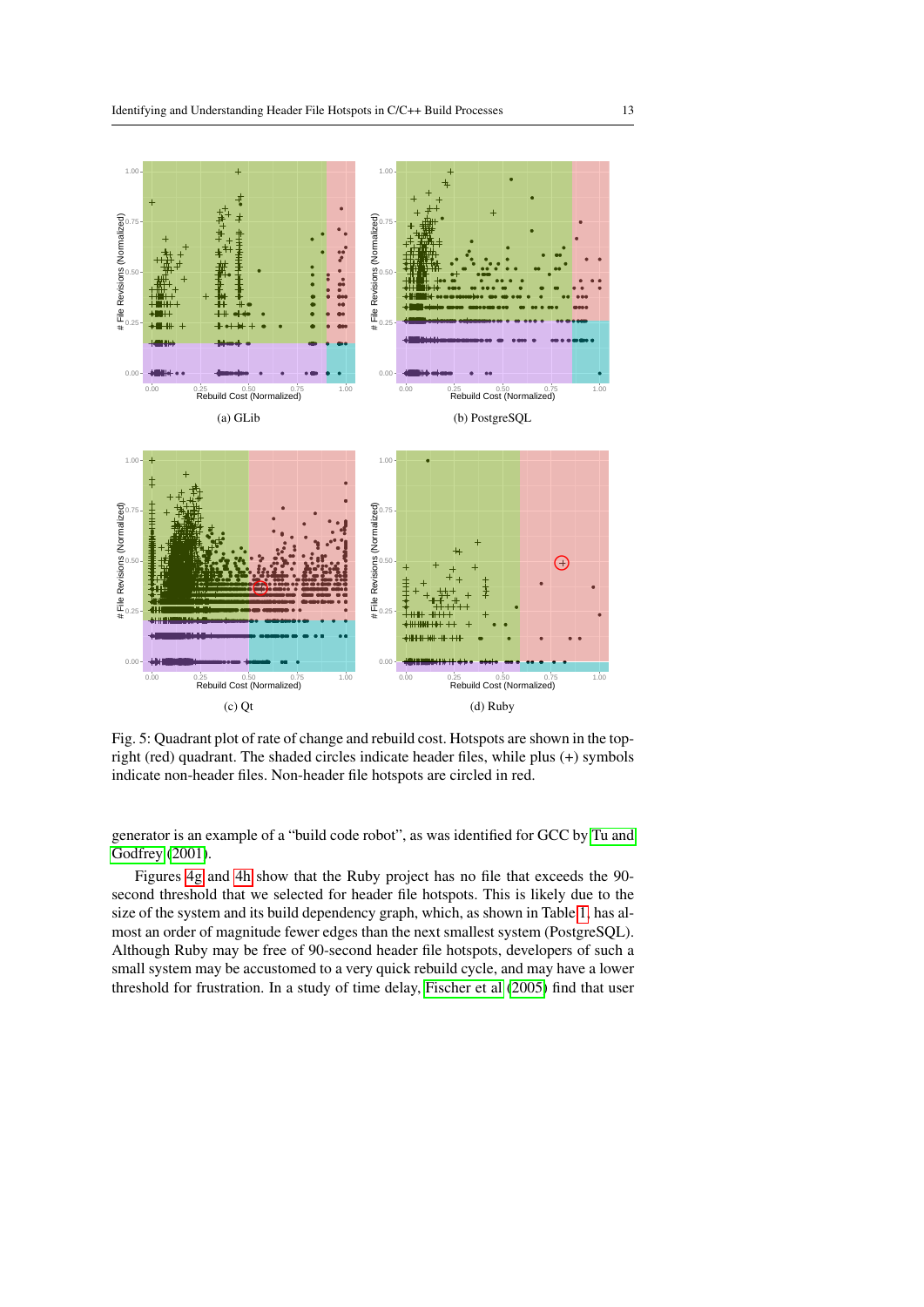satisfaction degrades linearly as delay increases from 0-10 seconds. We, therefore, set the threshold for Ruby hotspots to 10 seconds for the remainder of the paper.

Non-header files do not generate enough build activity to be of concern for hot-spot detection. Figure [5](#page-12-0) shows the source files that land in each of the four quadrants. Header files are plotted using shaded circles, while other files are plotted using plus (+) signs. Files that land on quadrant borders are conservatively mapped to the lower quadrant.

The quadrant plots in Figure [5](#page-12-0) show that only two non-header files appear in the hotspot quadrant. The first is a Bison grammar file parse.y in the Ruby system. Changing the grammar file causes both parse.c and parse.h to be regenerated, which in turn triggers several recompilations. The second non-header file hotspot is a Qt file qtdeclarative/tests/auto/shared/util.cpp, which contains the testing utility code that causes several test binaries to be re-linked. Although each change to the test utility implementation triggers a rebuild process of 159 seconds, Figure [4e](#page-11-2) shows that there are several Qt header files that, when they change, trigger rebuild processes that take hours.

*Although some implementation files take a long time to rebuild, the median rebuild cost for header files is at least ten times larger than the median rebuild cost for the other types of files. For this reason, while our hotspot detection approach is generic enough to be applied to any source file, the remainder of this paper focuses on header file hotspots.*

### <span id="page-13-0"></span>6 Case Study 1: Evaluation of the Hotspot Detection Approach

While our quadrant plots can identify header file hotspots, it is not clear whether build optimization effort that is focused on such hotspots would yield a substantially larger reduction in future build cost than other hotspot detection approaches. In this section, we discuss a case study that we have performed in order to evaluate our hotspot heuristic.

### 6.1 Approach

In order to evaluate our hotspot heuristic, we compare its decrease in future rebuild cost when prioritizing files for build optimization to the decrease in future rebuild cost when using heuristics based on the following:

Individual rebuild cost — Header files that trigger slow rebuild processes are likely to be costly.

Rate of change — Header files that are changing frequently are likely to be costly. File fan-in — Prior header file optimization approaches focus on header files that have the highest file fan-in [\(Yu et al, 2003,](#page-28-0) [2005\)](#page-28-1), i.e., number of modules that use the functionality defined or declared in the header. These approaches implicitly assume that header files with the highest file fan-in trigger the most build activity.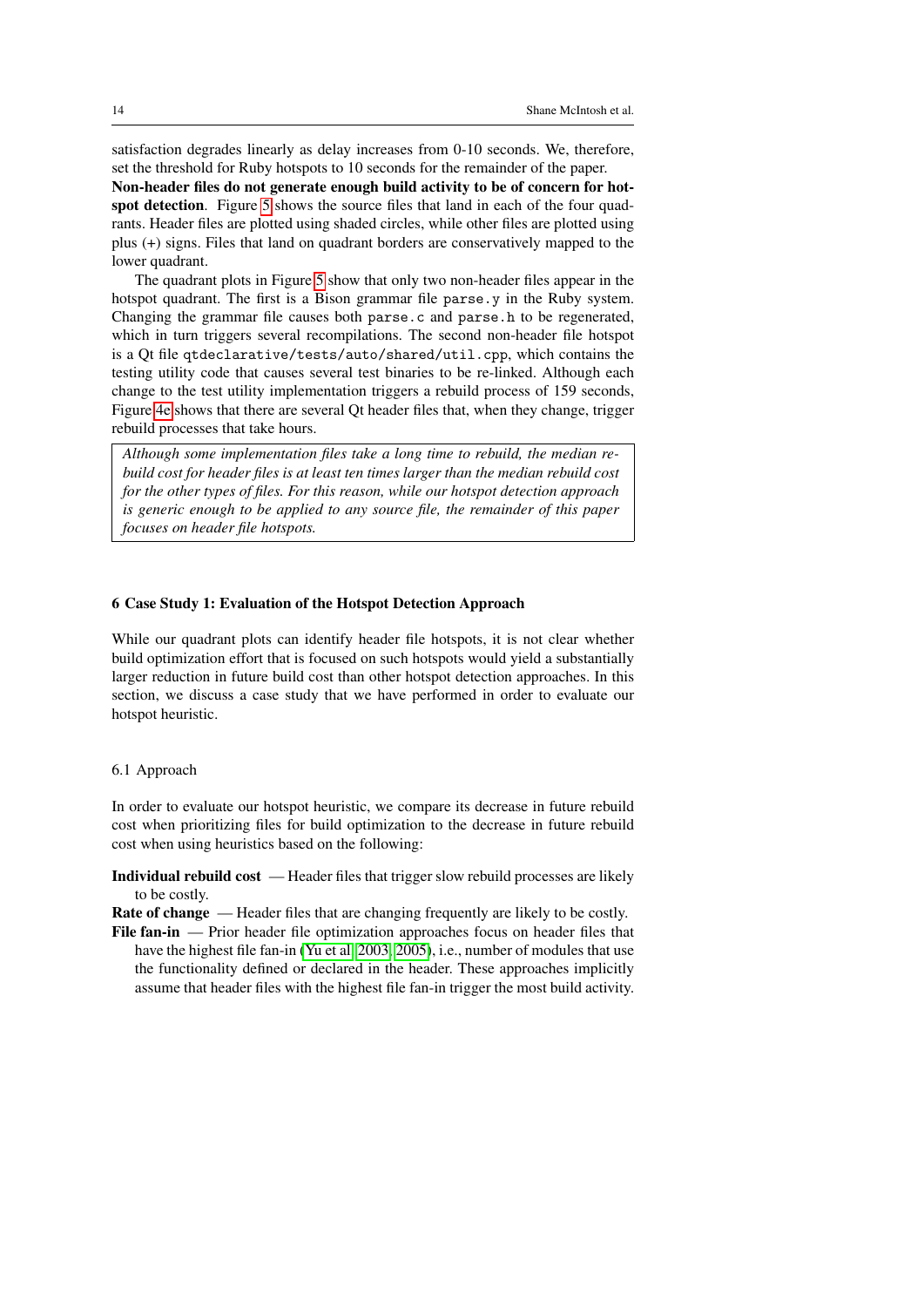<span id="page-14-0"></span>

Fig. 6: Overview of our simulation exercise.

In order to perform this comparison, we perform a simulation exercise using two years of historical data from each studied system, which we divide into training and testing corpora. Figure [6](#page-14-0) provides an overview of the steps in our simulation exercise. We describe each step in the simulation below.

# *6.1.1 Extract Historical Data*

We allocate the year of historical data just prior to the studied releases shown in Table [1](#page-8-0) to the testing corpus. Then, we allocate the year prior to the testing corpus to the training corpus. We do so because we want to evaluate the approaches on a time period where we are sure that developers would be rebuilding the system frequently. The period leading up to a release is guaranteed to require frequent rebuilds due to active development.

The build cost and build changes are calculated differently. Build change is measured twice — once in the training corpus, and again in the testing corpus. This makes the data representative for changes in each corpus. On the other hand, we measure rebuild cost on the actual release instead of on an intermediate version released in between the training and testing period. We do so out of convenience, since measuring rebuild cost and extracting the build dependency graph requires a buildable version of the whole system, whereas intermediate versions more often than not are broken in several subsystems (especially in large systems like Qt). Although our evaluation hence combines rebuild cost measurements with change data that is one year older, in practice the mismatch is quite limited, as shown by our results.

### *6.1.2 Select Files for Optimization*

For each of the four approaches, we identify the top *N* header files that should be optimized for build speed based on analysis of the training corpus. Depending on the heuristic, the top *N* corresponds to the header files that occupy the hotspot quadrant  $(l_h)$ , or the *N* files with the highest individual rebuild cost  $(l_r)$ , rate of change  $(l_c)$ , or file fan-in  $(l_f)$ .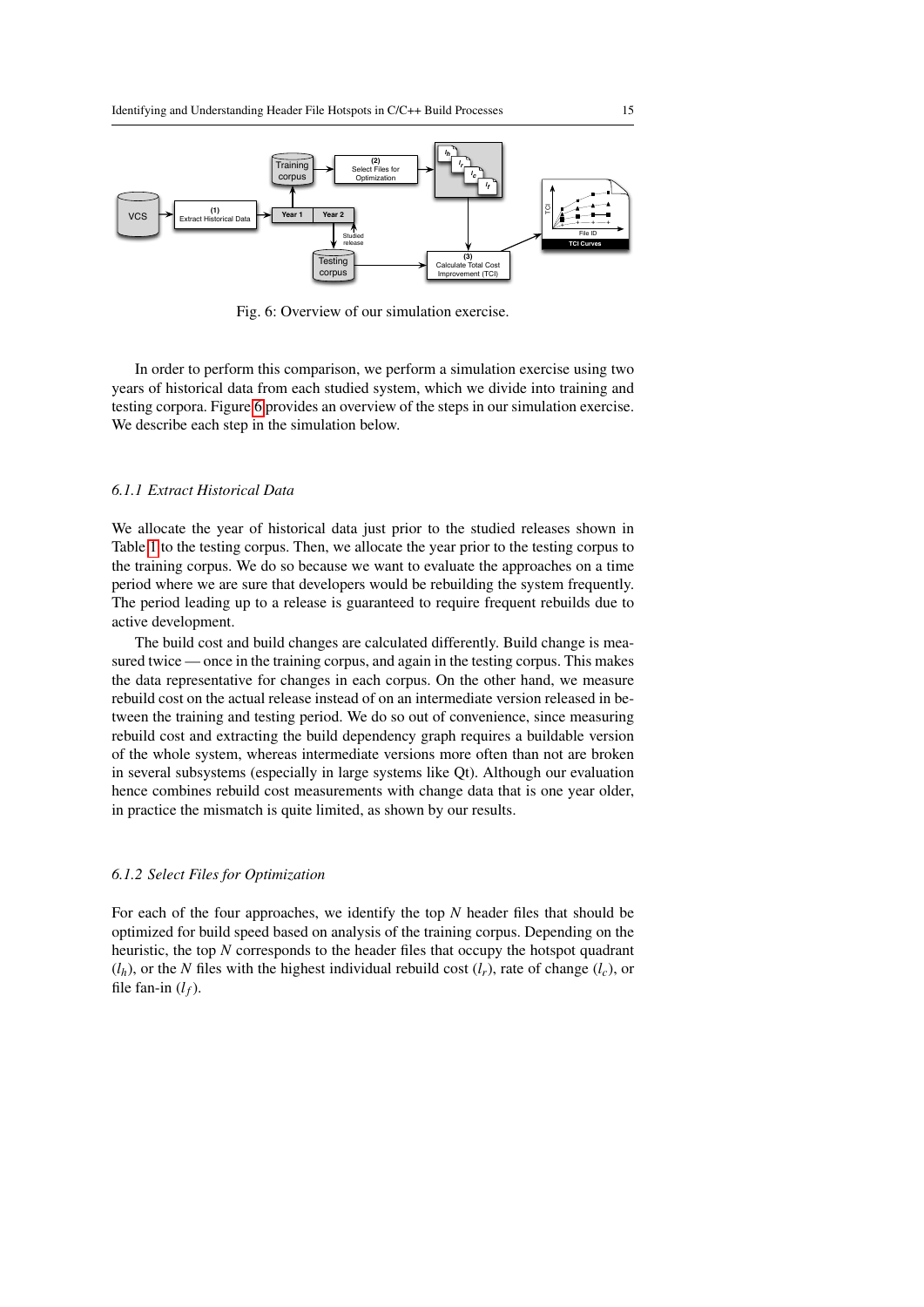### *6.1.3 Calculate Total Cost Improvement (TCI)*

To evaluate the impact of improving the top *N* header files in the testing corpus suggested by a particular heuristic calculated in the training corpus, we calculate the *Total Cost Improvement* (TCI). This is the percentage of reduction in the *Total Rebuild Cost* (TRC, i.e., the sum of the rebuild cost of all header files *h* modified across the changes in the testing corpus) that would be achieved when replaying all required builds of the testing corpus if the individual rebuild costs of each header file in  $l_h$ ,  $l_r$ ,  $l_c$ , or  $l_f$  (i.e., the top *N* header files of each of the four approaches) were reduced by  $10\%$ <sup>9</sup> prior to entering the testing corpus.

For example, we first calculate the total rebuild cost in the testing corpus, and then, if a particular heuristic suggests that we optimize header files A, B, and C based on the training corpus, we recalculate the hypothetical total rebuild cost assuming that the individual rebuild costs of header files A, B, and C were reduced by 10%. Then, the TCI for the heuristic is calculated as:  $TCI = \frac{TRC_{actual} - TRC_{hypothetical}}{TRC_{old}}$ *TRC*<sub>actual</sub> Mote that in this paper, we consider a reduction of 10% in individual build cost, independent of specific approaches (e.g., refactorings) that can be used to obtain a 10% reduction [\(Dayani-Fard et al, 2005\)](#page-26-3).

Figure [7](#page-16-0) compares the TCI of  $l_h$ ,  $l_r$ ,  $l_c$ , and  $l_f$  for each of the studied systems. These curves are cumulative, meaning that, for instance, the TCI shown for file #2 in each curve is the TCI in which the top two files (#1 and #2) have been improved. The maximum number *N* for which we calculate TCI corresponds to the total number of header files in the hotspot quadrant of *lh*.

### 6.2 Results

The TCI of the hotspot heuristic exceeds the TCI of files with the highest individual rebuild cost, rate of change, or file fan-in. Indeed, Figure [7](#page-16-0) shows that the TCI of  $l_h$  exceeds those of  $l_r$ ,  $l_c$  and  $l_f$  in three of the four studied systems. In the Ruby system, simply ordering files by their change frequency yields the highest TCI. Individual rebuild cost does not help to select the files that will yield a high TCI because most Ruby header files rebuild quickly (*cf.* Section [5\)](#page-7-0).

We performed a Kruskal-Wallis rank sum test to check whether there is a statistically significant difference between the TCI values of  $l_h$ ,  $l_r$ ,  $l_f$  and  $l_c$  ( $\alpha = 0.05$ ). The test results for the GLib, PostgreSQL, and Qt systems show that the differences in TCI are significant ( $p \ll 0.05$ ), indicating that the hotspot analysis selects more costly header files than just considering the file fan-in, the individual rebuild cost, or the rate of change of a header file separately. In the case of Ruby, a Wilcoxon signed rank test indicates that the hotspot analysis  $(l_h)$  performs significantly worse than the rate of change (*lc*).

Figure [7](#page-16-0) shows that Qt achieves the largest TCI rates, with *l<sup>h</sup>* reaching a peak of 9.3% and *l<sub>r</sub>* reaching 8.7%. Note that TCI values in this simulation are theoretically constrained to a maximum of 10%, since this is the amount that the individual rebuild

 $9$ The simulation was repeated for 20% and 50% improvements, which yielded similar results.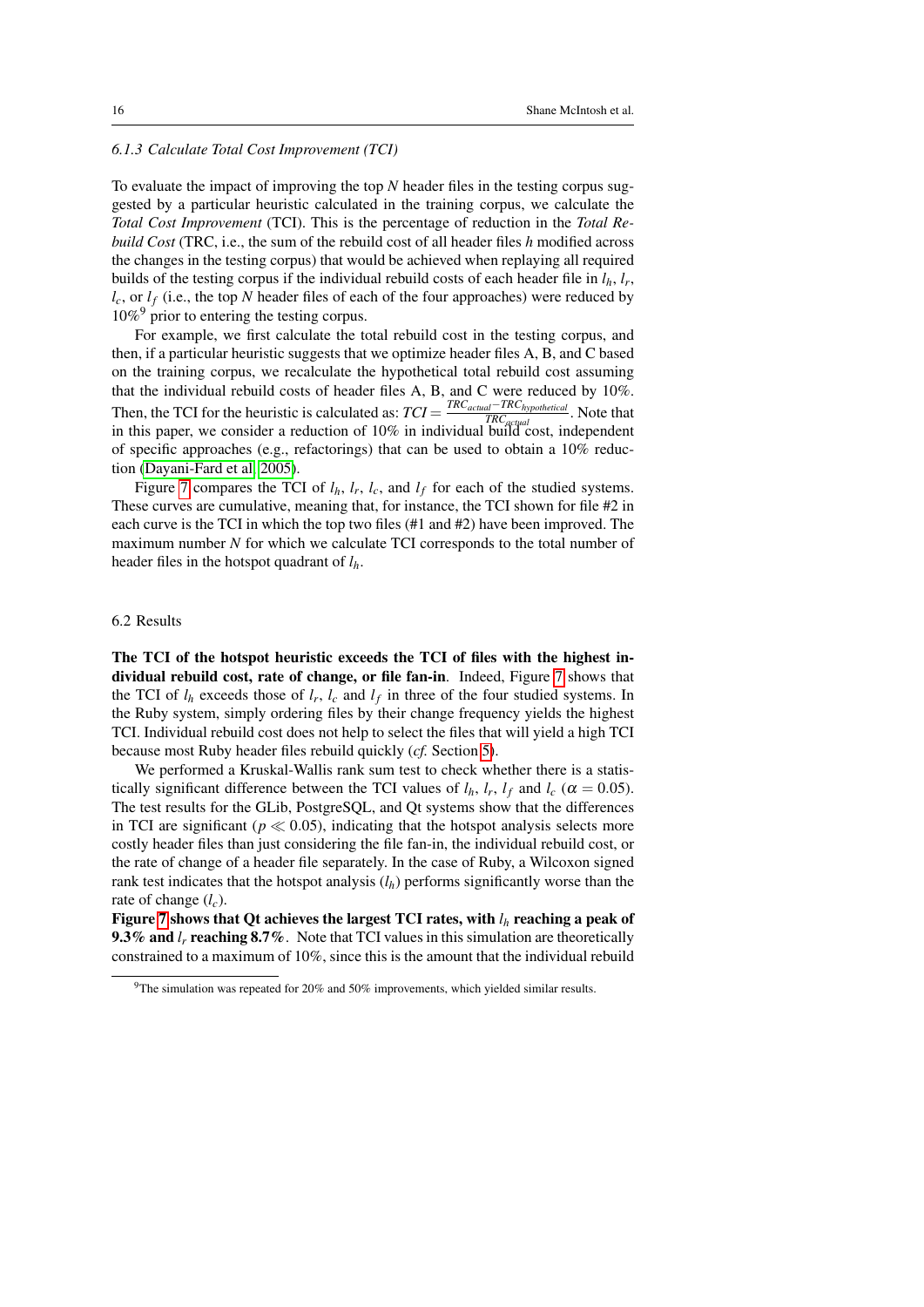<span id="page-16-0"></span>

Fig. 7: Cumulative curves comparing the four approaches for selecting header files for build performance optimization. The Total Cost Improvement (TCI) measures the reduction of time spent rebuilding in the future (testing corpus) when the performance of the selected header files are improved by 10%.

cost of the selected header files were improved by. Moreover, TCI values of 8.7% and 9.3% equate to a total rebuild cost savings of 8.4 and 8.9 days respectively on average, a savings of 3.3 and 3.7 minutes of rebuild cost per change. GLib and PostgreSQL both achieve maximum TCI values of 4.9%, which equate to a savings of 49.0 and 7.4 minutes, or 4.0 and 1.4 seconds per change respectively. Although Ruby achieves a high TCI value of 7.6% by optimizing the most frequently changing files, due to the rapid speed of the Ruby build process, this only equates to a total savings of 38.7 seconds or 0.16 seconds per change. Large and complex systems like Qt can really lower rebuild costs with carefully focused build optimization.

*The hotspot heuristic tends to select more costly header files that yield a higher total cost improvement than other header file selection heuristics, especially in larger systems with more complex build dependency graphs.*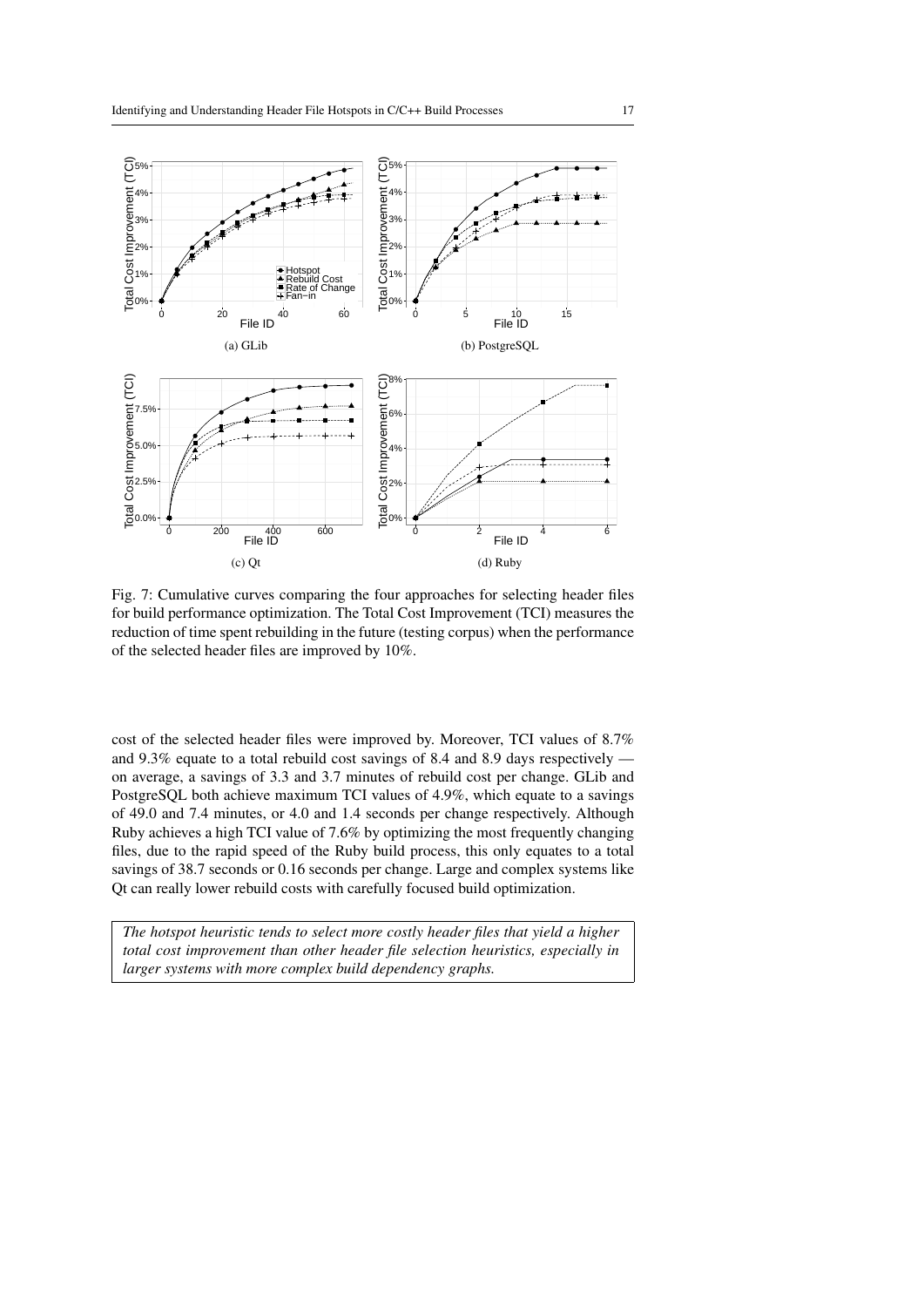# 6.3 Discussion

It is important to note that TCI is an under-approximation for the true total rebuild cost for two reasons. First, TCI assumes that each change will only be rebuilt once, when in reality, a build will run several times by the developer making the change, and by the other developers of the system (*cf.* Section [2\)](#page-2-0). Since the number of times a build was executed for a particular change is typically not recorded, we assume the minimum case (i.e., just once). Second, TCI assumes that rebuild cost improvements to header files are independent, i.e., by improving the rebuild cost of a header file A, we do not improve the rebuild cost of another header file B in our simulation. In reality, due to overlapping dependencies, this assumption likely will not hold. In both cases, our reported TCI values correspond to a lower bound of the actual TCI — the actual cost savings will be higher in practice.

### <span id="page-17-0"></span>7 Case Study 2: Hotspot Characteristic Analysis

To help practitioners avoid creating header file hotspots or find opportunities for refactoring, we analyze whether header file properties could give concrete indications of hotspot likelihood. To do so, we build logistic regression models and measure the effect that each property has on hotspot likelihood.

When selecting explanatory variables for our models, we discarded change frequency, since it is not an actionable factor, i.e., changes that fix defects and add features cannot be avoided. Instead, build optimization effort must focus on reducing the rebuild cost of a header file by either: (1) shrinking the set of triggered edges  $E'(s)$ , or (2) reducing the complexity of the header file itself (to reduce its individual compilation time). The latter suggests that header file size and complexity metrics should be added to our models, while the former suggests that we should consider code layout (i.e., architecture) as well.

#### 7.1 Approach

We build *logistic regression models* to check for a relationship between header file properties and hotspot likelihood. A logistic regression model will predict a binary outcome variable (whether or not a header file appears in the hotspot quadrant of Figure [5\)](#page-12-0) based on the values of a given set of explanatory variables.

Table [2](#page-18-0) lists the code content and layout properties that we considered, and provides our rationale for selecting them. Each metric is measured using the released versions of the studied systems presented in Table [1.](#page-8-0) Code layout metrics are derived from the pathname of each source file. Directory and file fan-in are calculated based on code dependency information extracted using the Understand static code analysis tool.<sup>10</sup> Source lines of code are counted using the SLOCCount tool.<sup>11</sup> Number of

<sup>10</sup><http://www.scitools.com/index.php>

<sup>11</sup><http://www.dwheeler.com/sloccount/>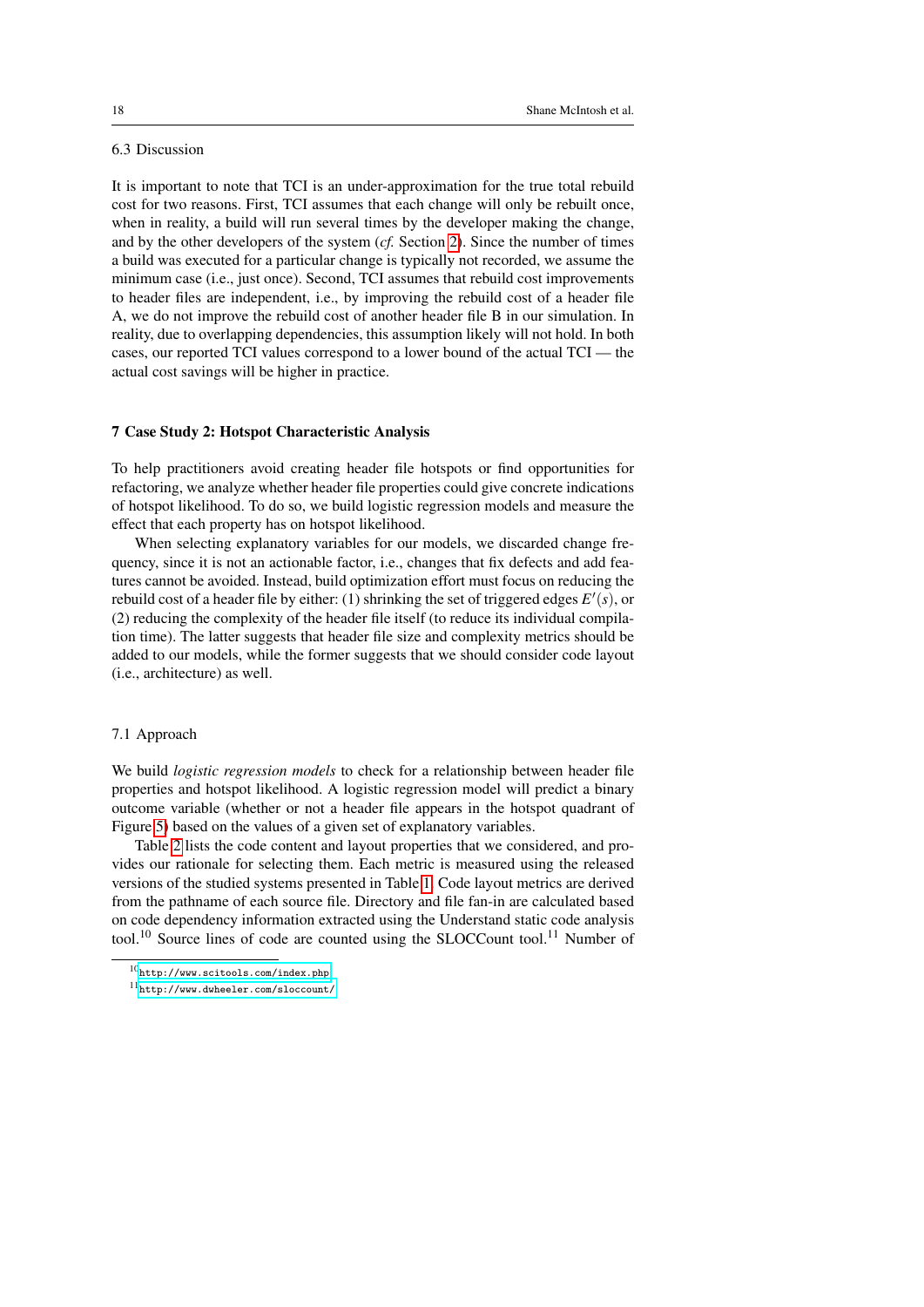|              | Property           | <b>Description</b>                    | <b>Rationale</b>                                                    |  |  |
|--------------|--------------------|---------------------------------------|---------------------------------------------------------------------|--|--|
| Subsystem    |                    | The top-level directory in the        | Certain subsystems have a more central role and thus may be         |  |  |
|              |                    | path of a header file.                | more susceptible to header file hotspots.                           |  |  |
|              | Depth              | The number of subdirectories          | Since header files that appear in deeper directory paths are        |  |  |
|              |                    | in the header file's path relative    | likely more specialized and hence impact fewer deliverables         |  |  |
|              |                    | to the top directory of the sys-      | than header files at shallower directory paths, they likely have    |  |  |
| Code layout  |                    | tem.                                  | a smaller impact on the build process, and are thus less likely     |  |  |
|              |                    |                                       | to be hotspots.                                                     |  |  |
|              | Directory fan-in   | The number of other directo-          | Header files with code dependencies that are more broadly           |  |  |
|              |                    | ries whose source files refer to      | used throughout the codebase are likely to have a higher re-        |  |  |
|              |                    | code within this header file.         | build cost, and thus are more likely to be hotspots.                |  |  |
|              | File fan-in        | The number of other source            | The more source files that rely on a header file, the more likely   |  |  |
|              |                    | files referring to code within        | it is to be a hotspot.                                              |  |  |
|              |                    | this header file.                     |                                                                     |  |  |
| Code content | lines of<br>Source | number<br>The<br>of<br>non-           | Larger header files are more likely hotspots.                       |  |  |
|              | code               | whitespace,<br>non-comment            |                                                                     |  |  |
|              |                    | lines.                                |                                                                     |  |  |
|              | Number<br>of       | The number of distinct im-            | Yu et al. suggest that including several interface files bloats the |  |  |
|              | includes           | ported interface files, <i>i.e.</i> , | build process Yu et al (2003). Hence, we suspect that importing     |  |  |
|              |                    | #include statements.                  | many other header files will increase hotspot likelihood.           |  |  |

<span id="page-18-0"></span>Table 2: Source code properties used to build logistic regression models that explain header file hotspot likelihood.

includes is calculated using common UNIX tools to select #include lines that refer to files within each software system.

Since our goal is to understand the relationship between the explanatory variables (code layout and content properties) and the dependent variable (hotspot likelihood), which is similar to prior work of [Mockus](#page-27-8) [\(2010\)](#page-27-8) and others [\(Cataldo et al, 2009;](#page-26-4) [Shihab et al, 2010\)](#page-28-3), we adopt a similar model construction approach. Moreover, since we do not intend to use the models for prediction, but rather for explanation, we do not split the datasets into training and testing corpora as was done in Section [6,](#page-13-0) but rather build models using both years of the historical data together. To lessen the impact of skew, we log-transform the SLOC, number of includes, depth, and file and directory fan-in variables. We build models for each studied system separately.

#### *7.1.1 Data Preparation and Model Construction*

We check for variables that are highly correlated with one another prior to building our models, and also check for variables that introduce multicollinearity into preliminary models. We use Spearman rank correlation  $(\rho)$  to check for highly correlated variables instead of other types of correlation (e.g., Pearson) because rank correlation does not require normally distributed data. After constructing preliminary models, we check them for multicollinearity using the Variance Inflation Factor (VIF) score. A VIF score is calculated for each explanatory variable used by a preliminary model. A VIF score of one indicates that no collinearity is introduced by the variable, while values greater than one indicate the ratio of inflation in the variance explained due to collinearity. As suggested by [Fox](#page-27-9) [\(2008\)](#page-27-9), we select a VIF score threshold of five. Neither correlation nor VIF analysis identified any variables that are problematic for our models ( $|\rho| \ge 0.6$  or *VIF*  $\ge 5$ ).

Finally, to decide whether an explanatory variable is a significant contributor to the fit of our models, we perform drop-one tests [\(Chambers and Hastie, 1992\)](#page-26-5) using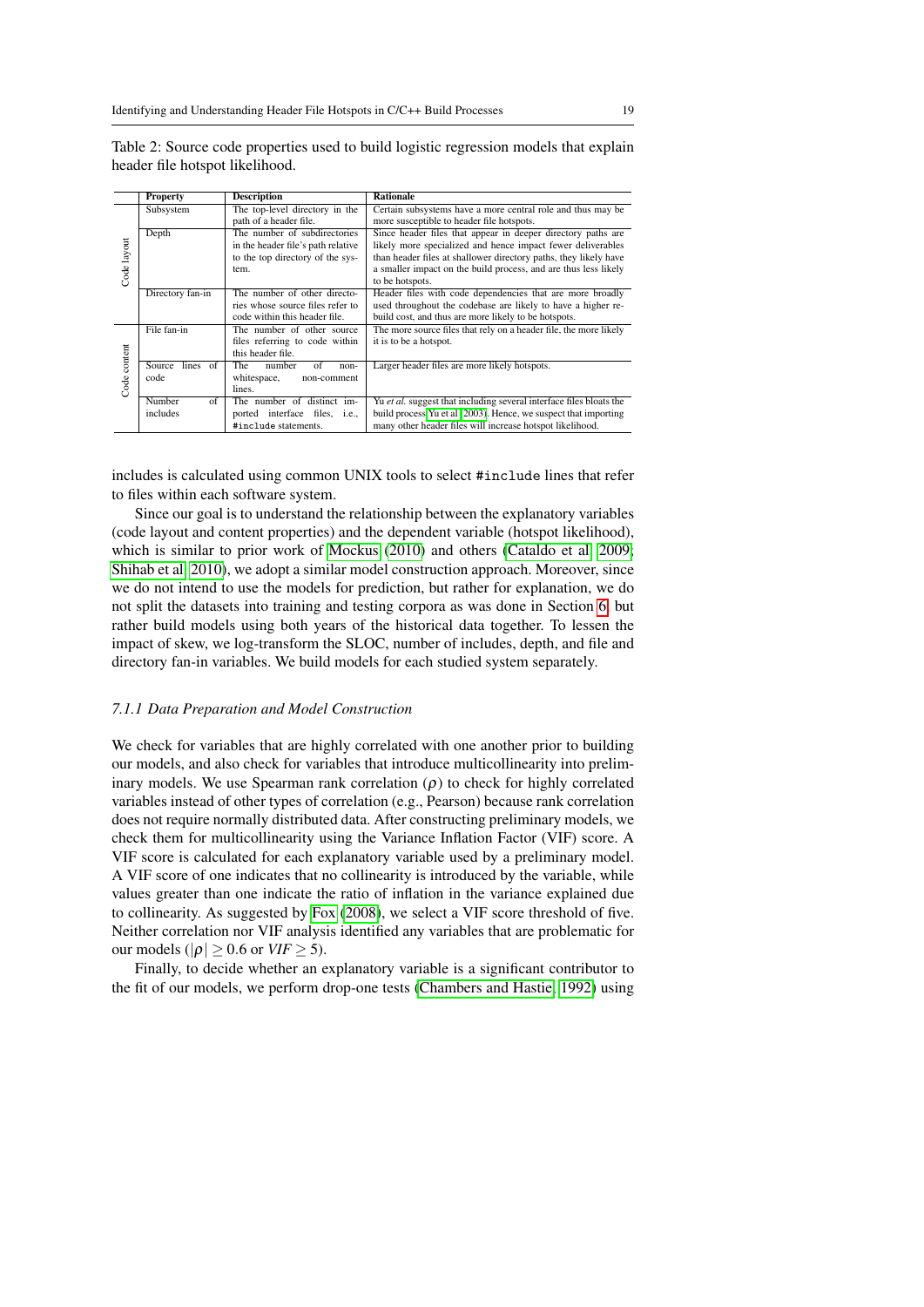the implementation provided by the core stats package of R [\(R Core Team, 2013\)](#page-28-4). The test measures the impact of an explanatory variable on the model by measuring the *deviance explained* (i.e., the percentage of deviance that the model covers) of models consisting of: (1) all explanatory variables (the full model), and (2) all explanatory variables except for the one under test (the dropped model). A  $\chi^2$  likelihood ratio test is applied to the resulting values to indicate whether each explanatory variable improves the deviance explained by the full model to a statistically significant degree ( $\alpha = 0.05$ ). We discard those variables that do not improve the deviance explained by a significant amount.

#### *7.1.2 Model Analysis*

In order to compare the effect that each statistically significant header file property has on hotspot likelihood, we extend the approach of [Cataldo et al](#page-26-4) [\(2009\)](#page-26-4). First, a typical header file is imitated by setting all explanatory numeric variables to their median values and categorical/binary values to their mode (most frequently occurring) category. The model is then applied to the typical header file to calculate its *predicted probability*, i.e., the likelihood that the typical header file is a hotspot, which we call the Standard Median Model (SMM). One by one, we then modify each explanatory variable of the typical header file in one of two ways:

Numeric variable — We add one standard deviation to the median value and recalculate the predicted probability.

Categorical/binary variable — The predicted probability is recalculated for each category except for the mode.

<span id="page-19-0"></span>The recalculated predicted probabilities are referred to as the Increased Median Model (IMM) values. Note that the SMM is a fixed value while IMM is calculated for each explanatory variable. The Effect Size *ES* of an explanatory variable *X* is then calculated as:

$$
ES(X) = \frac{IMM(X) - SMM}{SMM}
$$
 (1)

Variables can have positive or negative *ES* values indicating an increase or decrease in hotspot likelihood relative to SMM respectively. The farther the value of *ES*(*X*) is from zero, the larger the impact that *X* has on our models. For example, an *ES* value of 0.51 means that the IMM is 51% higher than the SMM.

# 7.2 Results

Tables [3](#page-20-0) and [4](#page-20-1) shows that our complete models achieve between 32% (Ruby) and 57% (GLib) deviance explained. Our models could be likely improved by adding additional header file properties, or even properties extracted from the build system. However, we believe that these models provide a sound starting point for explaining header file hotspot likelihood.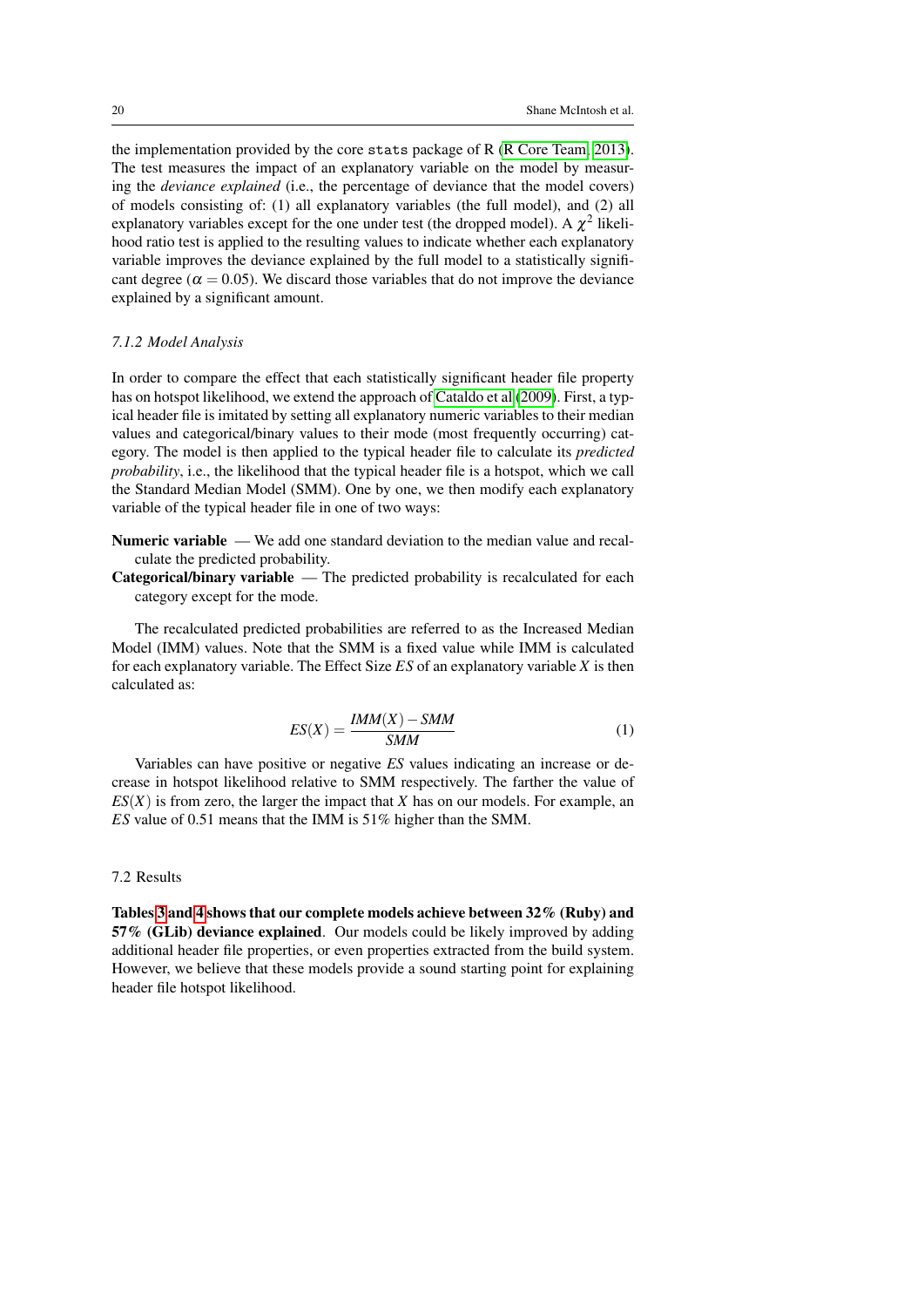<span id="page-20-0"></span>Table 3: Logistic regression model statistics for the larger studied systems (i.e., GLib and Qt). Deviance Explained (DE) indicates how well the model explains the build hotspot data. ∆*DE* measures the impact of dropping a variable from the model, while  $ES(X)$  measures the effect size (see equation [1\)](#page-19-0), i.e., the impact of explanatory variables on model prediction.

| GLib             |                    |                           | Qt     |                  |                        |             |         |
|------------------|--------------------|---------------------------|--------|------------------|------------------------|-------------|---------|
|                  | Deviance explained | 57%<br>Deviance explained |        | 49%              |                        |             |         |
| Metric           | Subdir.            | $\Delta DE$               | ES(X)  | Metric           | Subdir.                | $\Delta DE$ | ES(X)   |
| Subsystem        | gio                | $28\%***$                 | ÷      |                  | qtwebkit               | $23\%***$   | ÷       |
|                  | tests              |                           | 2.91   | Subsystem        | qtimageformats         |             | $-0.69$ |
|                  | gmodule            |                           | 4.73   |                  | qtactiveqt             |             | $-0.52$ |
|                  | build              |                           | 49.94  |                  | qtsvg                  |             | $-0.07$ |
|                  | ./                 |                           | 158.62 |                  | qtdoc                  |             | 0.43    |
|                  | gobject            |                           | >1,000 |                  | qtgraphicaleffects     |             | 0.43    |
|                  | glib               |                           | >1,000 |                  | $qtscript (+7 others)$ |             | >1,000  |
| Depth            |                    |                           | ♦      | Depth            |                        | $5\%***$    | $-0.58$ |
| Directory fan-in |                    | $1\%*$                    | 4.11   | Directory fan-in |                        | $1\%***$    | 0.98    |
| File fan-in      |                    | $5\%***$                  | 1.10   | File fan-in      |                        | $13\%***$   | 2.53    |
| <b>SLOC</b>      |                    | $1\%*$                    | 0.39   | <b>SLOC</b>      |                        | $1\%***$    | 0.44    |
| Includes         |                    |                           | ♦      | Includes         |                        | $1\%***$    | $-1.0$  |

† Mode values of categorical variables are part of the SMM calculation and hence cannot be calculated using IMM.

Statistical significance of explanatory power according to Drop One analysis:

*p* ≥ 0.05; <sup>∗</sup> *p* < 0.05; ∗∗ *p* < 0.01; ∗∗∗ *p* < 0.001

<span id="page-20-1"></span>Table 4: Logistic regression model statistics for the smaller studied systems (i.e., PostgreSQL and Ruby). Deviance Explained (DE) indicates how well the model explains the build hotspot data. ∆*DE* measures the impact of dropping a variable from the model, while  $ES(X)$  measures the effect size (see equation [1\)](#page-19-0), i.e., the impact of explanatory variables on model prediction.

|                                                                 | PostgreSQL |       | Ruby        |       |  |  |
|-----------------------------------------------------------------|------------|-------|-------------|-------|--|--|
| Deviance explained                                              | 47%        |       | 32%         |       |  |  |
| Metric                                                          | ΔDE        | ES(X) | $\Delta DE$ | ES(X) |  |  |
| Subsystem                                                       | ∧          |       | ◇           |       |  |  |
| Depth                                                           | ∧          |       | ∧           |       |  |  |
| Directory fan-in                                                | ♦          |       | ◇           |       |  |  |
| File fan-in                                                     | $47\%***$  | 8.75  | $32\%***$   | 3.38  |  |  |
| <b>SLOC</b>                                                     |            |       |             |       |  |  |
| Includes                                                        | ∧          |       |             |       |  |  |
| Statistical significance of explanatory power according to Drop |            |       |             |       |  |  |

One analysis:

*p* ≥ 0.05; <sup>∗</sup> *p* < 0.05; ∗∗ *p* < 0.01; ∗∗∗ *p* < 0.001

Tables [3](#page-20-0) and [4](#page-20-1) also shows the change in deviance explained reported by the dropone test (∆*DE*) for each variable. The ∆*DE* measures the percentage of the deviance explained by the model that can only be explained by a particular variable. Since multiple variables may explain the same header file hotspots, the ∆*DE* values do not sum up to the total deviance explained by the full model.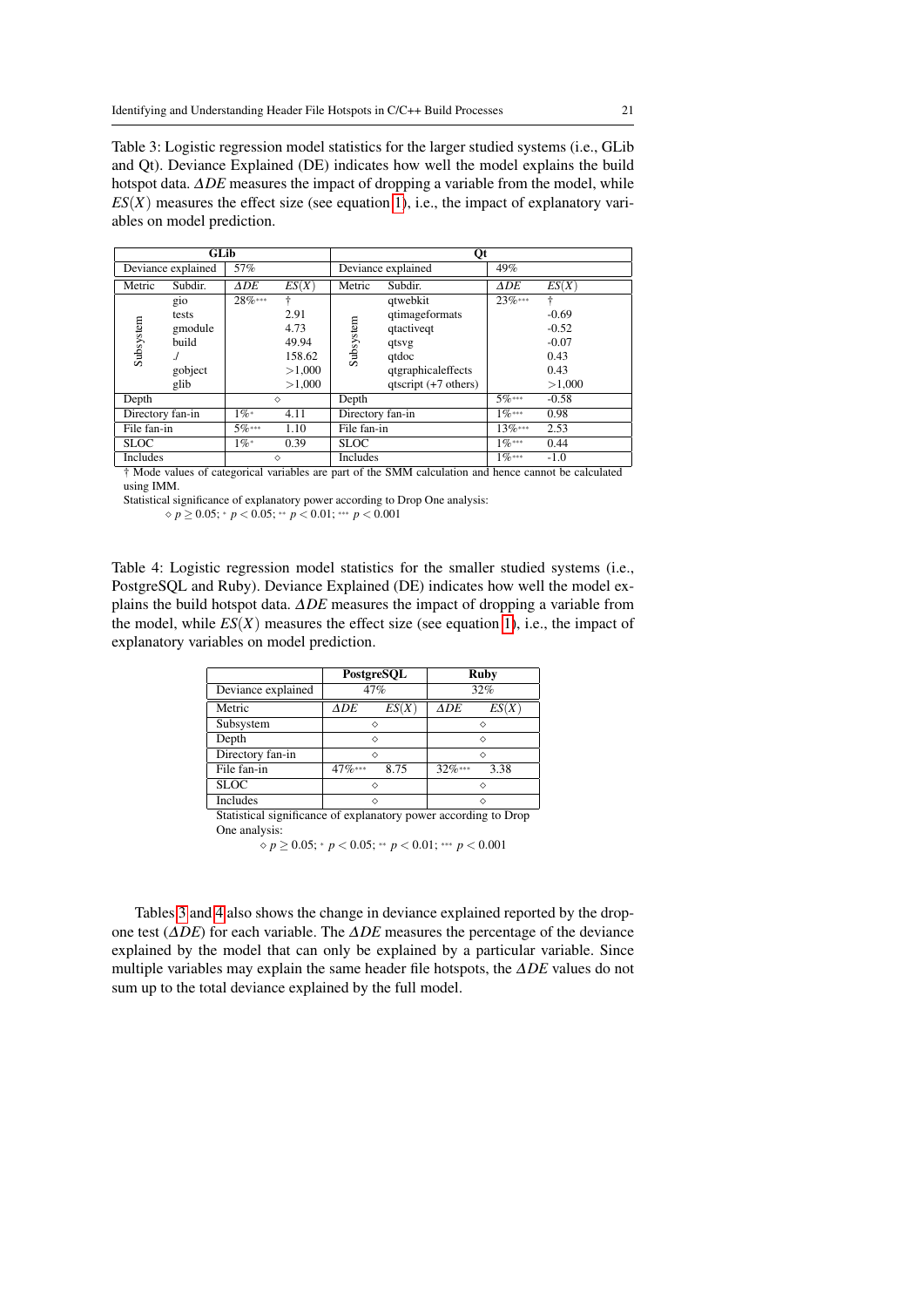In the larger studied systems, header file hotspots are more closely related to code layout than to the content of a file. Table [3](#page-20-0) shows that there is a drop in deviance explained of 28% and 23% in the GLib and Qt systems respectively when the subsystem explanatory variable is excluded from the model. Furthermore, although the impact is small, directory fan-in explains a statistically significant amount of deviance in the GLib and Qt systems. On the other hand, in those systems, file size and number of includes offer little explanatory power, and although GLib and Qt models without file fan-in drop in explanatory power by 5% and 13% respectively, the decrease is smaller than that of the subsystem variable. Hence, most of the explanatory power of the GLib and Qt models is derived from code layout properties, such as the subsystem of a file.

Filesystem depth provides additional explanatory power (5%) in Qt, which is the largest studied system. The negative effect size indicates that as we move deeper into the filesystem hierarchy, hotspot likelihood decreases, suggesting that more central header files (located at shallower filesystem locations) are more prone to build performance issues.

On the other hand, for the smaller systems, code layout properties offer little hotspot explanatory power. Table [4](#page-20-1) shows that the subsystem variable does not contribute a significant amount of explanatory power to the PostgreSQL and Ruby models. Moreover, despite the fact that 93% of the PostgreSQL hotspots reside in the include subsystem, this corresponds to 79% of all PostgreSQL header files, making this a less distinguishing variable.

Furthermore, filesystem depth is not a significant contributor to our PostgreSQL and Ruby models. The vast majority of hotspots in the PostgreSQL and Ruby systems are found in their include and top directory subsystems respectively, which do not have complex subdirectory structures within them. On the other hand, hotspots are more evenly distributed among subsystems in the Qt system, and hence the depth metric provides additional explanatory power there.

File fan-in provides all of the explanatory power in the smaller studied systems. Although file fan-in provides a significant amount of explanatory power to all of the models, file fan-in impacts the performance of the smaller PostgreSQL and Ruby system models the most. File fan-in calculates the source files that are directly depending on the functionality provided within the header file. In this sense, file fanin provides an optimistic (minimal) perspective of dependencies among code files. In smaller systems, this optimistic perspective is sufficient, whereas in larger systems with many subsystems (and a complex interplay between them) where architectural decay has introduced false dependencies among files [\(Yu et al, 2003\)](#page-28-0), file fan-in no longer accurately estimates the actual set of build dependencies. Spearman rank correlation tests indicate that there is a stronger correlation between the file fan-in and individual rebuild cost of header files in the smaller studied systems  $(\rho_{PostgresQL} = 0.87, \rho_{Ruby} = 0.62)$  than in the larger ones  $(\rho_{Qt} = 0.28, \rho_{GLib} = 0.48)$ . Indeed, in larger systems with a more complex interplay between system components, most of the files including a header file will likely be other header files. Since this additional layer of header file indirection introduces an additional set of unpredictable, but necessary compile dependencies, file fan-in by itself tends to lose its hotspot explanatory power as systems grow.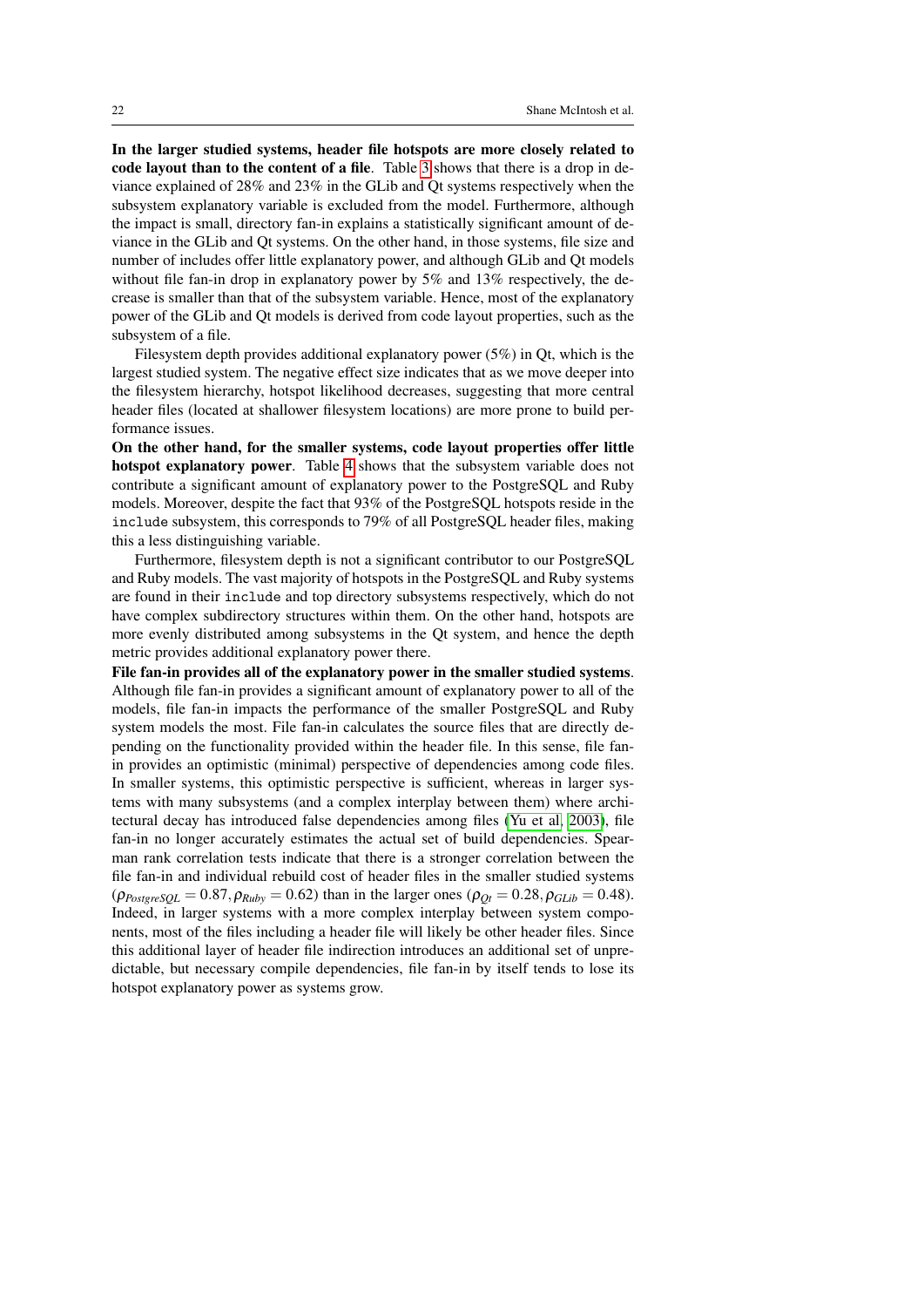Yet, even in the smaller PostgreSQL and Ruby systems where file fan-in provides all of the explanatory power, it does not provide a highly accurate estimate of hotspot likelihood. The reason for this discrepancy is twofold. First, while file fan-in provides an optimistic estimate of the compile commands that would be required should the header file change, it can offer little information about the link commands that would be required. For example, two header files with an identical amount of file fan-in may trigger very different amounts of link activity, which would greatly impact the rebuild cost of the header files. Second, being a metric that is calculated based at the code level, file fan-in cannot estimate how frequently a header file will change.

*Our models explain 32%-57% of identified hotspots. Architectural properties offer much of the explanatory power in the larger systems, suggesting that as systems grow, header file hotspots have more to do with code layout than with code content properties like file fan-in.*

#### 7.3 Discussion

The explanatory power of the code layout metrics indicates that there are areas of the larger studied systems that are especially susceptible to header file hotspots (Table [3\)](#page-20-0). Although our regression models seem to suggest that one should simply redistribute header files from subsystems with high hotspot likelihood to the subsystems with lower hotspot likelihood, such a course of action is impractical. Instead, our results should be interpreted as pinpointing the problematic subsystems that would benefit most from architectural refinement, such as a focused refactoring impetus. For example, one could identify the three most hotspot-prone subsystems, and split them into multiple components, or apply the build refactorings of [Yu et al](#page-28-0) [\(2003,](#page-28-0) [2005\)](#page-28-1) or [Mor](#page-27-10)[genthaler et al](#page-27-10) [\(2012\)](#page-27-10). Moreover, the impact that code metrics have on our regression models suggests that optimization of the header files in the hotspot-prone subsystems will yield better results if the focus of such optimization is on the reduction of file fan-in, rather than of header file size or the number of includes.

### <span id="page-22-0"></span>8 Limitations and Threats to Validity

In this section, we discuss the limitations and the threats to the validity of our study.

#### 8.1 Limitations

Our approach focuses on the detection and prioritization of header file hotspots, but does not suggest automatic hotspot refactorings. In this respect, our approach is similar to defect prediction, which is used to focus quality assurance effort on the most defect-prone modules. Furthermore, automatically proposing fixes for hotspots requires domain-specific expertise. For example, an automatically generated build dependency graph refactoring may fix hotspots in theory, but in practice may require an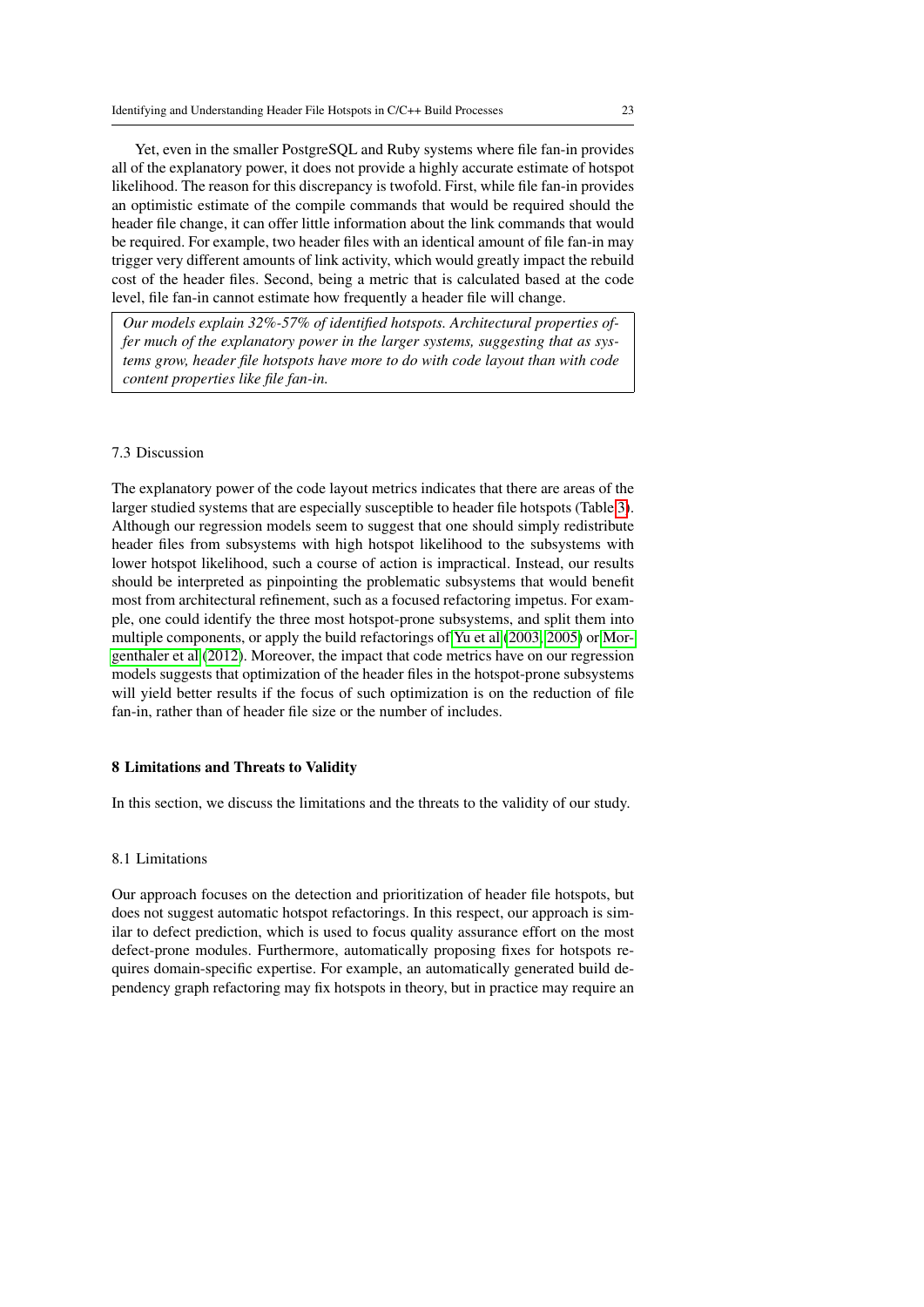infeasibly complex restructuring of the system, reducing other desirable properties of a software system like understandability and maintainability. Further work is needed to find a balance between these forces.

An experienced developer may have an intuition about which header files are hotspots, but such a view would be coloured by his or her individual perspective. Moreover, our hotspot detection approach provides automated support to ground developers' intuition with data and through routine (re)application of our approach, a development team can monitor improvement or deterioration of hotspots over time.

### 8.2 Construct Validity

Since build systems evolve [\(Adams et al, 2008;](#page-26-1) [McIntosh et al, 2012\)](#page-27-11), the BDG itself will change as a software system ages, which may cause the rebuild cost of each file to fluctuate. For the sake of simplicity, our simulation experiment in Section [6](#page-13-0) projects a constant build cost for each change. Nonetheless, our technique is lightweight enough to recalculate rebuild costs after each change to the build system.

### 8.3 Internal Validity

Since one can only execute a build system for a concrete configuration, we only study a single configuration for each studied system. Unfortunately, once a target configuration is selected, areas of the code that are not related to the selected software features will not be exercised by the build process. For example, since we focus on the Linux environment, Windows-specific code will be omitted during the build process. A static analysis of build specifications, such as that of [Tamrawi et al](#page-28-5) [\(2012\)](#page-28-5) could be used to derive BDGs (and could easily be plugged into our approach), however appropriate edge weights need to be defined and calculated for them.

The header file hotspot heuristic assumes that header files that have a high rebuild cost only become build performance problems when they change frequently. Poor build performance in infrequently changing header files still poses a lingering threat to build performance. However, the approach allows practitioners to configure the hotspot quadrant thresholds to match their build performance requirements.

#### 8.4 External Validity

We focus our case study on four open source systems, which threatens the generalizability of our case study results. However, we studied a variety of systems with different sizes and domain to combat potential bias.

The build systems of the studied systems rely on make specifications, which may bias our case study results towards such technologies. However, our approach is agnostic of the underlying build system, operating on a build dependency graph, which can be extracted from any build system. Furthermore, our study focuses on header file hotspots, which are a property of C/C++ systems for which make-based build systems are the de facto standard [\(McIntosh et al, 2015\)](#page-27-6).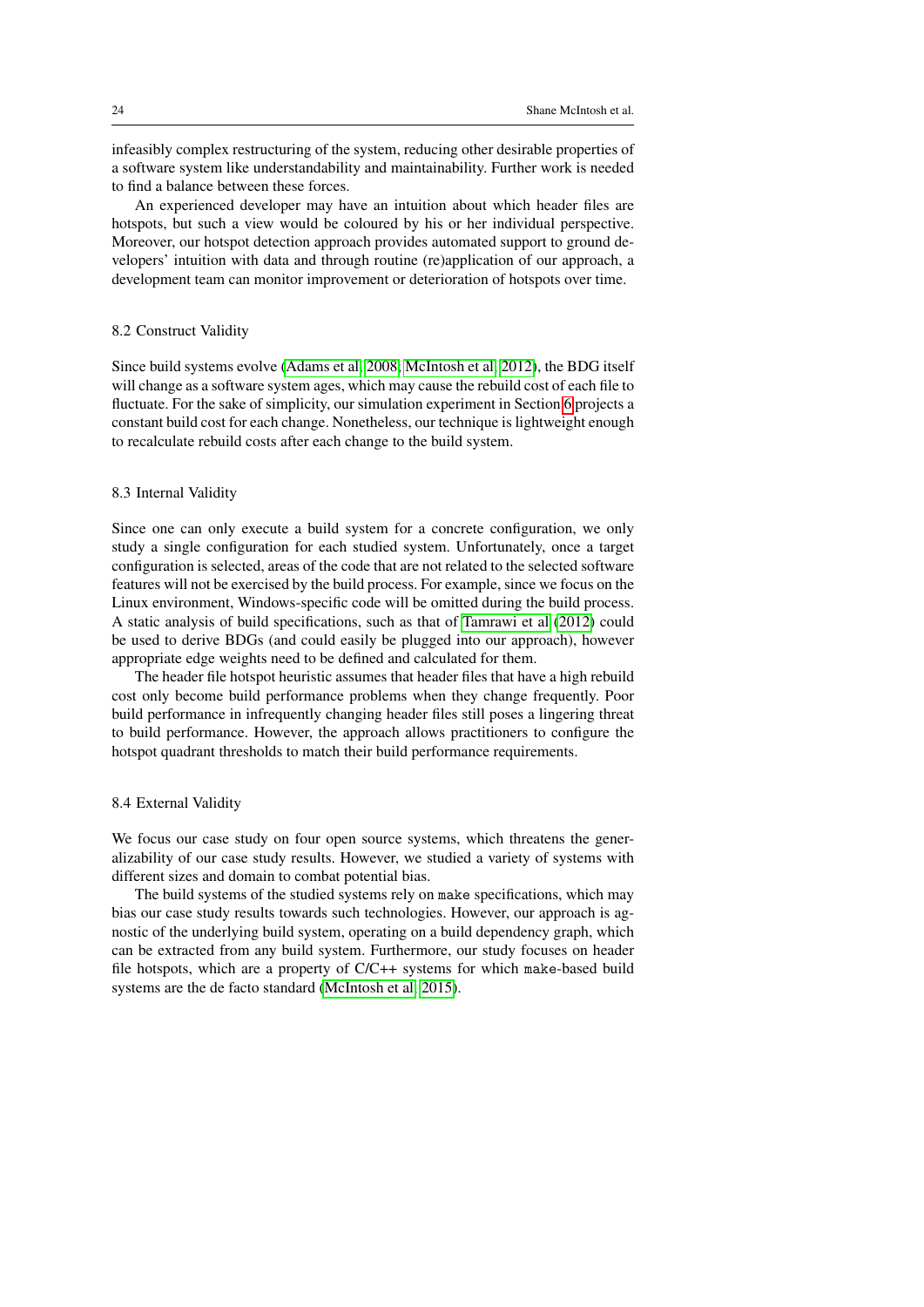The thresholds that we selected for the quadrant plots threaten the reliability of our case study results. Use of different thresholds will produce different quadrants, and thus, different header file hotspots. However, we believe that our selected elapsed time thresholds are representative, since the values were derived from the literature [\(Fischer et al, 2005;](#page-27-7) [Humble and Farley, 2010\)](#page-27-2). Moreover, we use the median for the rate of change threshold — a metric that is resilient to outliers.

#### <span id="page-24-0"></span>9 Related Work

Developers rely on the maintainability, correctness, and speed of the build system. We discuss the related work with respect to these dimensions below.

#### 9.1 Maintainability

Prior work shows that keeping the build system in sync with the source code generates substantial project maintenance overhead. [Kumfert and Epperly](#page-27-12) [\(2002\)](#page-27-12) and [Hochstein and Jiao](#page-27-13) [\(2011\)](#page-27-13) find that there is a "hidden overhead" associated with maintaining build systems. In our prior work, we show that build systems tend to co-evolve with source code from release to release [\(Adams et al, 2008;](#page-26-1) [McIntosh](#page-27-11) [et al, 2012\)](#page-27-11). We have also shown that build system evolution imposes a non-trivial overhead on software development [\(McIntosh et al, 2011\)](#page-27-3), e.g., up to 27% of source code changes require accompanying build changes. In this work, we study build performance, which is another tangible form of build system overhead on software development.

### 9.2 Correctness

Neglecting build maintenance when it is necessary can generate lingering inconsistencies in the build process. [Nadi et al](#page-27-14) [\(2013\)](#page-27-14) find that Linux kernel variability anomalies, i.e., inconsistencies between source code, configuration, and build specifications are rarely caused by trivial, typo-related issues, but more often caused by incomplete changes, e.g., changes to configuration files that are not properly reflected in the source code. Furthermore, these variability anomalies tend to linger for six Linux releases before getting fixed. [Neitsch et al](#page-28-6) [\(2012\)](#page-28-6) find that abstractions and concepts tend to leak between source code and build system. Complementing their work, we find that architectural decay lowers the explanatory power that code properties provide to models built to explain hotspot likelihood.

Prior research has proposed several tools to assist developers in maintaining correctness in the build system. [Adams et al](#page-26-2) [\(2007\)](#page-26-2) develop the MAKAO tool to visualize and reason about build dependencies. [Tamrawi et al](#page-28-5) [\(2012\)](#page-28-5) propose a technique for visualizing and verifying build dependencies using symbolic dependency graphs. [Al-Kofahi et al](#page-26-6) [\(2012\)](#page-26-6) extract the semantics of build specification changes using MkDiff. [Nadi and Holt](#page-27-15) [\(2011,](#page-27-15) [2012\)](#page-27-16) develop a technique for reporting anomalies between source code and build system as likely defects in Linux. We propose an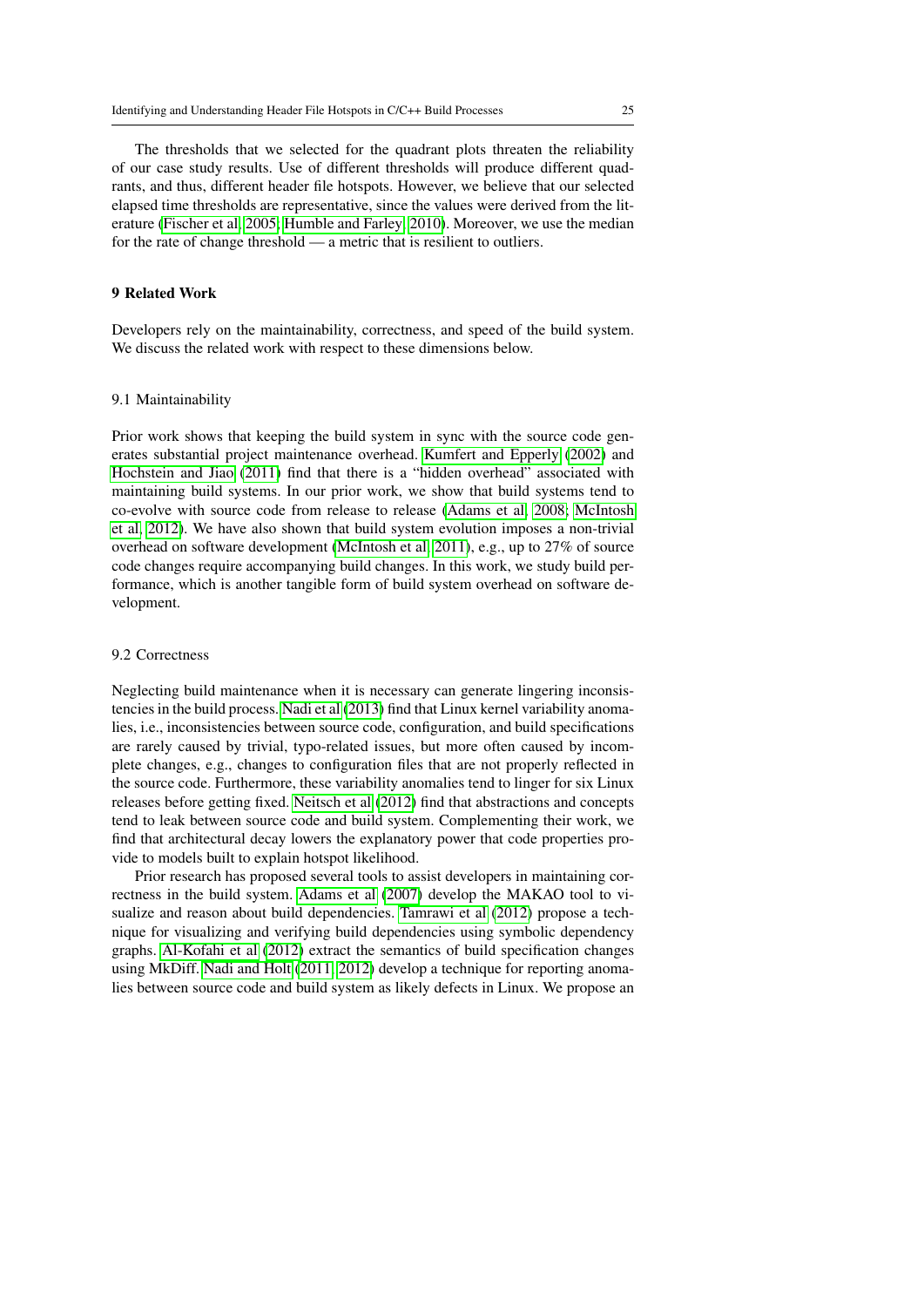automatable approach that establishes the basis for a tool capable of detecting header file hotspots.

When the build system fails, it causes build breakage, which can slow development progress. [Hassan and Zhang](#page-27-1) [\(2006\)](#page-27-1) use decision trees to predict whether a build will pass a lengthy (occasionally day-long) build certification process. [Wolf](#page-28-7) [et al](#page-28-7) [\(2009\)](#page-28-7) use social network analysis to show that team communication can predict broken builds. [Kwan et al](#page-27-17) [\(2011\)](#page-27-17) show that socio-technical congruence, i.e., the agreement between technical dependencies and social alignment of a software team can also predict broken builds. [Van der Storm](#page-28-8) [\(2008\)](#page-28-8) uses a backtracking algorithm to prevent continuous integration builds from impacting developers. Similar to our rebuild cost metric, [van der Storm](#page-28-9) [\(2007\)](#page-28-9) defines a *build penalty* metric to measure the cost of interface changes in component-based software systems. While these studies focus on troublesome broken builds that cost developers time, our approach narrows build optimization focus to frequently changing header files that trigger slow rebuild processes.

#### 9.3 Speed

Prior work also examines how build processes can be accelerated. [Adams et al](#page-26-7) [\(1994\)](#page-26-7) achieve up to 80% improvement in build performance through intelligent recompilation algorithms and elimination of unused environment symbols. Yu et al improve both incremental and full build speed by automatically removing unnecessary dependencies between files [\(Yu et al, 2005\)](#page-28-1) and redundant code from C header files [\(Yu](#page-28-0) [et al, 2003\)](#page-28-0). [Dayani-Fard et al](#page-26-3) [\(2005\)](#page-26-3) semi-automatically propose architectural refactorings that will improve build performance. Our work complements the prior studies by narrowing optimization focus to the most costly header file hotspots that can be targeted individually, rather than all at once.

Recent work has also explored the applicability of refactoring techniques to build specifications themselves. For example, [Vakilian et al](#page-28-10) [\(2015\)](#page-28-10) devise a technique to detect and refactor *underutilized targets*, i.e., build targets that are only partially used by the targets that depend upon them. Underutilized targets may trigger updates to those targets that depend upon them, even if those updates are not strictly necessary. By dividing underutilized targets into smaller, independent ones, [Vakilian et al](#page-28-10) [\(2015\)](#page-28-10) are able to improve build perofrmance. We believe that our approach is complementary to the approach of [Vakilian et al](#page-28-10) [\(2015\)](#page-28-10) in two ways: (1) our technique includes the change frequency dimension, which could be used to reduce the scope of the target refactoring to those targets that really make a difference in day-to-day development, and (2) applying the notion of decomposing underutilized targets to hotspot files may be an interesting way to address build hotspots. Furthermore, while the approach of [Vakilian et al](#page-28-10) [\(2015\)](#page-28-10) focuses on refactoring build specifications, our technique focuses on files, components, and subsystems that would benefit from build optimization effort.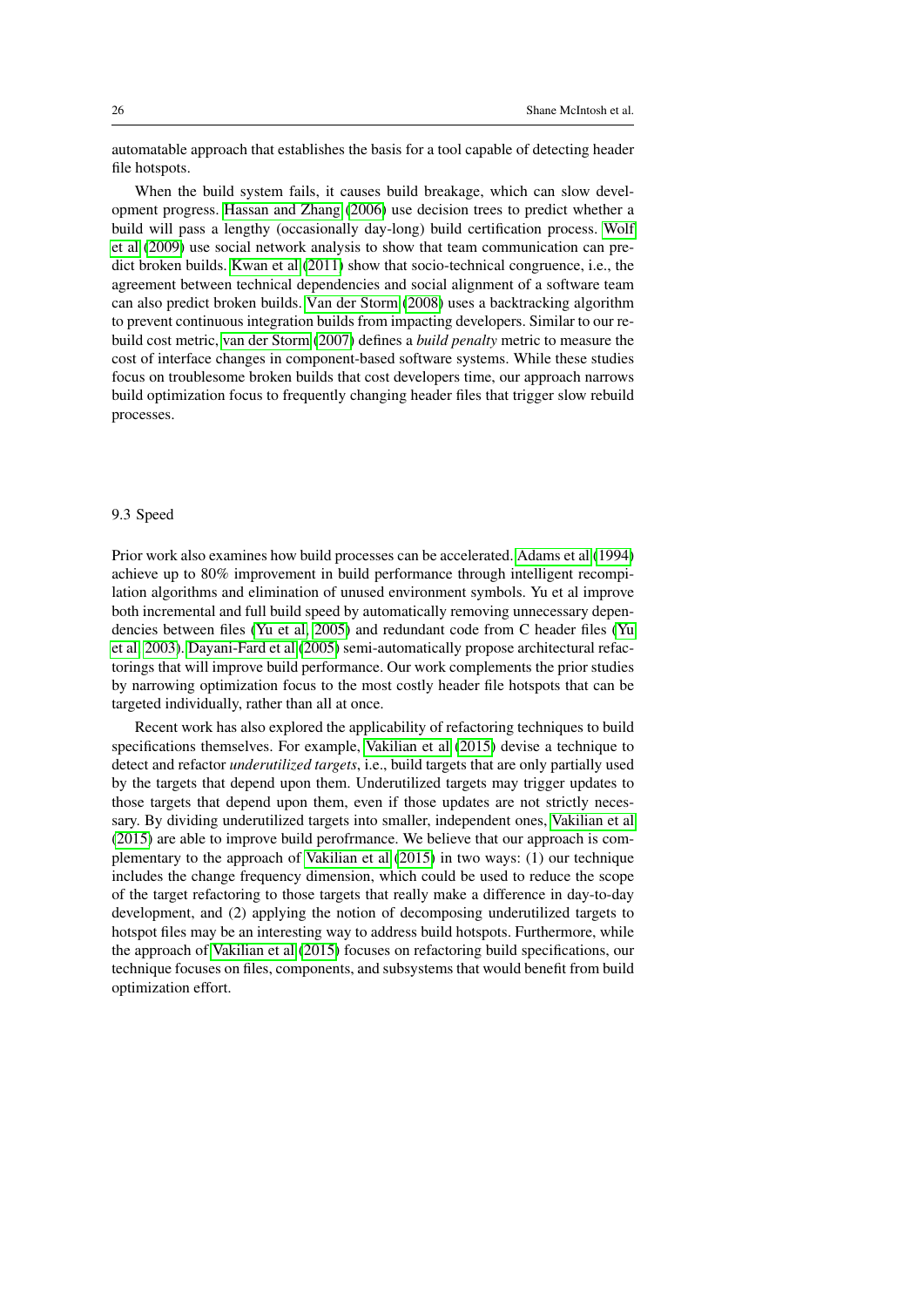### <span id="page-26-0"></span>10 Conclusions

Developers rely on the build system to produce testable deliverables in a timely fashion. A fast build system is at the heart of modern software development. However, software systems are large and complex, often being composed of thousands of source code files that must be carefully translated into deliverables in a timely fashion by the build system. As software projects age, their build systems tend to grow in size and complexity, making build profiling and performance analysis challenging.

In this paper, we propose an approach for pinpointing header file hotspots in C/C++ systems by analyzing both the build dependency graph and the change history of a software system. Our approach can be used to prioritize build optimization effort, allowing teams to focus effort on the header files that will deliver the most value in return. By continuously (re)applying our approach, development teams can verify that build optimization effort has indeed had an impact. Through a case study on four open source systems, we show that:

- The header file hotspot approach highlights header files that, if optimized, yield more improvement in the future total rebuild cost than just the header files that trigger the slowest rebuild processes, change the most frequently, or are used the most throughout the codebase (Section [6\)](#page-13-0).
- Regression models are capable of explaining between 32%-57% of the detected hotspots using code layout and content properties of the header files (Section [7\)](#page-17-0).
- In large projects, build optimization benefits more from architectural refinement than from acting on code properties like header file fan-in alone (Section [7\)](#page-17-0).

#### References

- <span id="page-26-2"></span>Adams B, De Schutter K, Tromp H, Meuter W (2007) Design recovery and maintenance of build systems. In: Proc. of the 23rd Int'l Conf. on Software Maintenance (ICSM), pp 114–123
- <span id="page-26-1"></span>Adams B, Schutter KD, Tromp H, Meuter WD (2008) The Evolution of the Linux Build System. Electronic Communications of the ECEASST 8
- <span id="page-26-7"></span>Adams R, Tichy W, Weinert A (1994) The Cost of Selective Recompilation and Environment Processing. Transactions On Software Engineering and Methodology (TOSEM) 3(1):3–28
- <span id="page-26-6"></span>Al-Kofahi JM, Nguyen HV, Nguyen AT, Nguyen TT, Nguyen TN (2012) Detecting Semantic Changes in Makefile Build Code. In: Proc. of the 28th Int'l Conf. on Software Maintenance (ICSM), pp 150–159
- <span id="page-26-4"></span>Cataldo M, Mockus A, Roberts JA, Herbsleb JD (2009) Software Dependencies, Work Dependencies, and Their Impact on Failures. Transactions on Software Engineering (TSE) 35(6):864–878
- <span id="page-26-5"></span>Chambers JM, Hastie TJ (eds) (1992) Statistical Models in S, Wadsworth and Brooks/Cole, chap 4
- <span id="page-26-3"></span>Dayani-Fard H, Yu Y, Mylopoulos J, Andritsos P (2005) Improving the Build Architecture of Legacy C/C++ Software Systems. In: Proc. of the 8th Int'l Conf. on Fundamental Approaches to Software Engineering (FASE), pp 96–110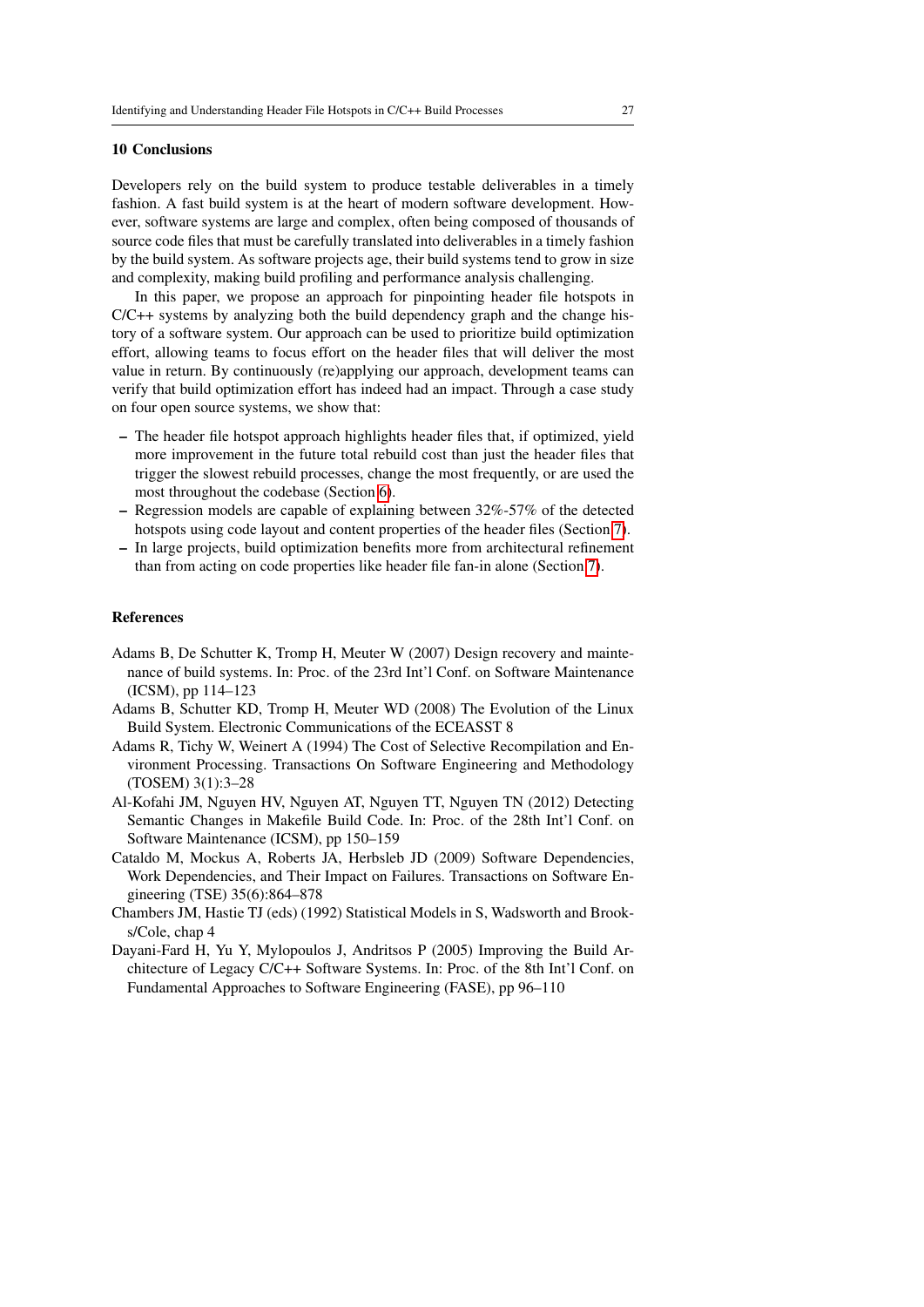- <span id="page-27-0"></span>Feldman S (1979) Make - a program for maintaining computer programs. Software - Practice and Experience 9(4):255–265
- <span id="page-27-7"></span>Fischer ARH, Blommaert FJJ, Midden CJH (2005) Monitoring and evaluation of time delay. Int'l Journal of Human-Computer Interaction 19(2):163–180
- <span id="page-27-9"></span>Fox J (2008) Applied Regression Analysis and Generalized Linear Models, 2nd edn. Sage Publications
- <span id="page-27-1"></span>Hassan AE, Zhang K (2006) Using Decision Trees to Predict the Certification Result of a Build. In: Proc. of the 21st Int'l Conf. on Automated Software Engineering (ASE), pp 189–198
- <span id="page-27-13"></span>Hochstein L, Jiao Y (2011) The cost of the build tax in scientific software. In: Proc. of the 5th International Symposium on Empirical Software Engineering and Measurement (ESEM), pp 384–387
- <span id="page-27-2"></span>Humble J, Farley D (2010) Continuous Delivery: Reliable Software Releases through Build, Test, and Deployment Automation. Addison-Wesley
- <span id="page-27-5"></span>Khomh F, Chan B, Zou Y, Hassan AE (2011) An Entropy Evaluation Approach for Triaging Field Crashes: A Case Study of Mozilla Firefox. In: Proc. of the 18th Working Conf. on Reverse Engineering (WCRE), pp 261–270
- <span id="page-27-12"></span>Kumfert G, Epperly T (2002) Software in the DOE: The Hidden Overhead of "The Build". Tech. Rep. UCRL-ID-147343, Lawrence Livermore National Laboratory, CA, USA
- <span id="page-27-17"></span>Kwan I, Schröter A, Damian D (2011) Does Socio-Technical Congruence Have An Effect on Software Build Success? A Study of Coordination in a Software Project? Transactions on Software Engineering (TSE) 37(3):307–324
- <span id="page-27-4"></span>Lakos J (1996) Large-Scale C++ Software Design. Addison-Wesley
- <span id="page-27-3"></span>McIntosh S, Adams B, Nguyen THD, Kamei Y, Hassan AE (2011) An Empirical Study of Build Maintenance Effort. In: Proc. of the 33rd Int'l Conf. on Software Engineering (ICSE), pp 141–150
- <span id="page-27-11"></span>McIntosh S, Adams B, Hassan AE (2012) The evolution of Java build systems. Empirical Software Engineering 17(4-5):578–608
- <span id="page-27-6"></span>McIntosh S, Nagappan M, Adams B, Mockus A, Hassan AE (2015) A Large-Scale Empirical Study of the Relationship between Build Technology and Build Maintenance. Empirical Software Engineering In press
- <span id="page-27-8"></span>Mockus A (2010) Organizational Volatility and its Effects on Software Defects. In: Proc. of the 18th Symposium on the Foundations of Software Engineering (FSE), pp 117–126
- <span id="page-27-10"></span>Morgenthaler JD, Gridnev M, Sauciuc R, Bhansali S (2012) Searching for Build Debt: Experiences Managing Technical Debt at Google. In: Proc. of the 3rd Int'l Workshop on Managing Technical Debt (MTD), pp 1–6
- <span id="page-27-15"></span>Nadi S, Holt R (2011) Make it or Break it: Mining Anomalies in Linux Kbuild. In: Proc. of the 18th Working Conf. on Reverse Engineering (WCRE), pp 315–324
- <span id="page-27-16"></span>Nadi S, Holt R (2012) Mining Kbuild to Detect Variability Anomalies in Linux. In: Proc. of the 16th European Conf. on Software Maintenance and Reengineering (CSMR), pp 107–116
- <span id="page-27-14"></span>Nadi S, Dietrich C, Tartler R, Holt RC, Lohmann D (2013) Linux Variability Anomalies: What Causes Them and How Do They Get Fixed? In: Proc. of the 10th Working Conf. on Mining Software Repositories (MSR), pp 111–120